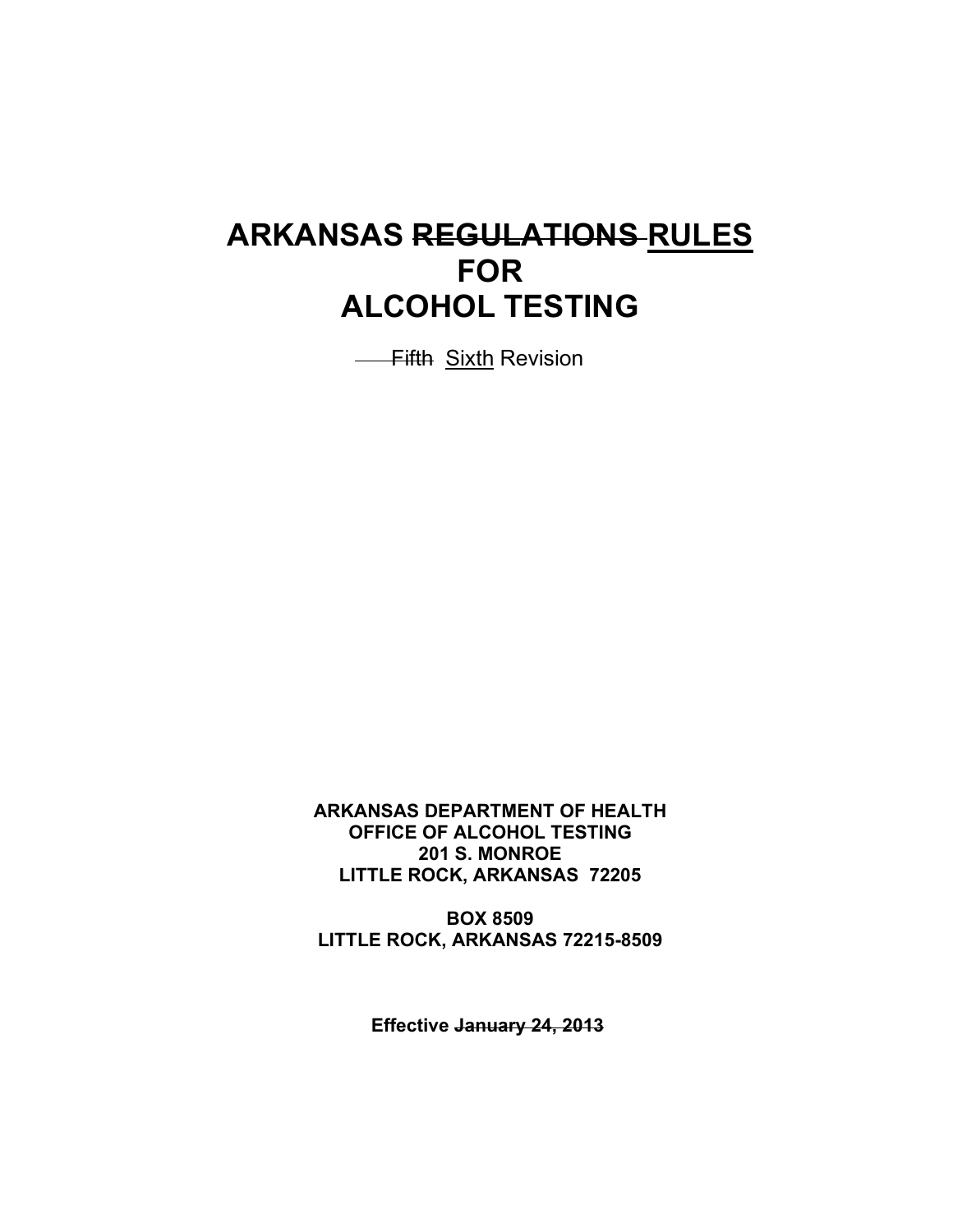# **AUTHORITY**

The following regulations rules for alcohol testing are duly adopted and promulgated by the Arkansas Department of Health as approved by the Arkansas State Board of Health pursuant to the authority expressly conferred by the laws of the State of Arkansas, Act 106 of 1969 as amended and Act 346 of 1957 as amended, the same being Arkansas Code, Title 5, Chapter 65, and Act 518 of 1995 as amended.

# **ADDENDUMS**

Revisions necessary after the printing of these Regulations rules may be attached inside the front cover. They will bear the signature of the Secretary of the Arkansas State Board of Health.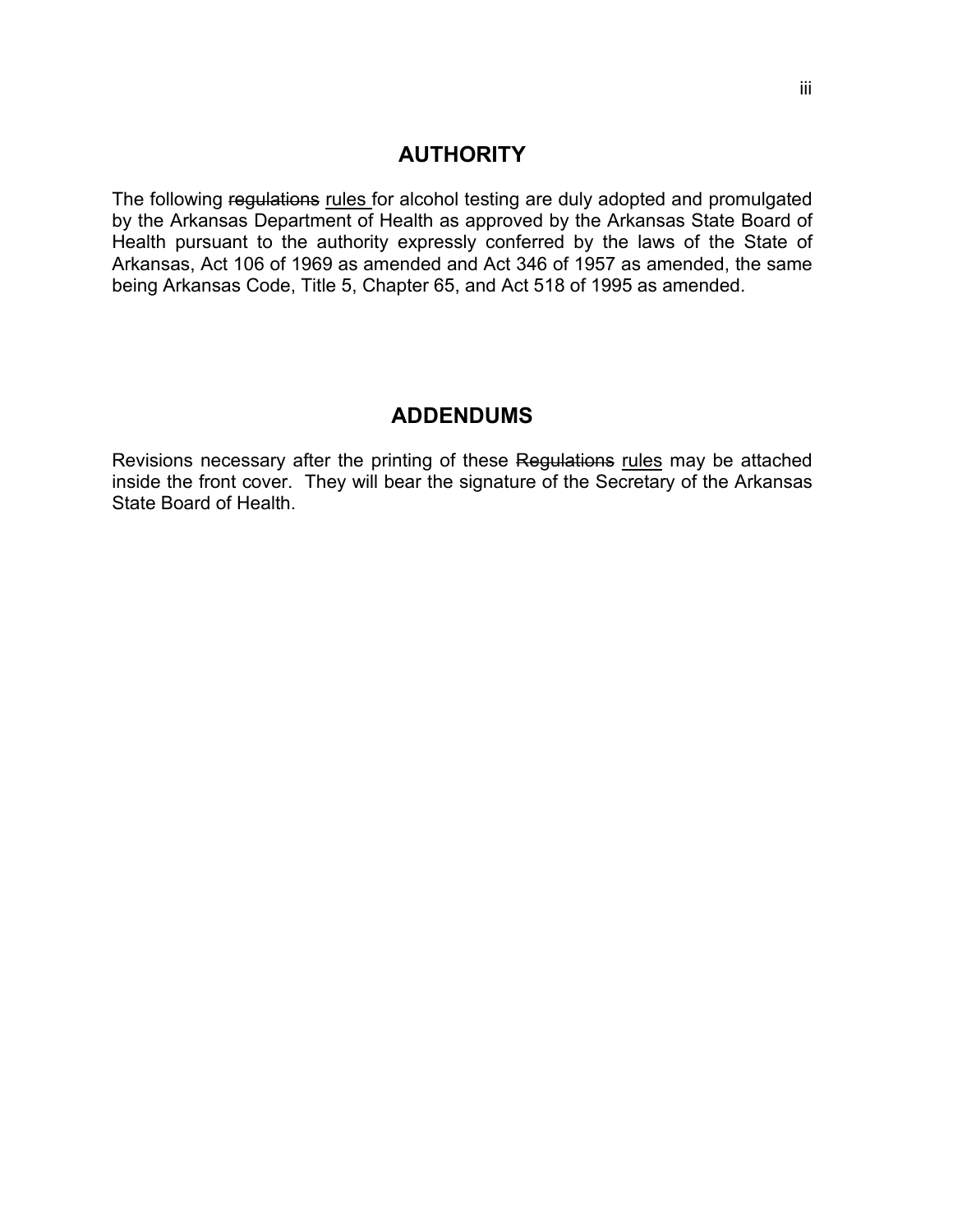# **TABLE OF CONTENTS**

|                                                                                                                                                                                                                            | Page |
|----------------------------------------------------------------------------------------------------------------------------------------------------------------------------------------------------------------------------|------|
| <b>AUTHORITY</b>                                                                                                                                                                                                           | iii  |
| <b>ADDENDUMS</b>                                                                                                                                                                                                           | iii  |
| <b>DEFINITIONS</b>                                                                                                                                                                                                         | 8    |
| <b>SECTION I. CERTIFICATION</b>                                                                                                                                                                                            | 12   |
| <b>PART A - GENERAL</b>                                                                                                                                                                                                    | 12   |
| 1.10 - Requirement for Certification<br>1.11 - Certification Implications<br>1.12 - Installation Certification<br>1.13 - Senior Operator Certification<br>1.14 - Operator Certification<br>1.15 - Instrument Certification |      |
| <b>PART B - EXEMPTIONS AND EXCLUSIONS</b>                                                                                                                                                                                  | 14   |
| 1.20 - Exclusions from Certification                                                                                                                                                                                       |      |
| PART C - PROCEDURES FOR CERTIFICATION                                                                                                                                                                                      | 14   |
| 1.30 - Initial Certification<br>1.31 - Renewal of Certification<br>1.32 - Report of Change or Discontinuance<br>1.33 - Transfer of Certification<br>1.34 - Certification Records                                           |      |
| PART D - INSPECTIONS AND ADDITIONAL REQUIREMENTS FOR<br><b>CERTIFICATION</b>                                                                                                                                               | 15   |
| 1.40 - Access to Premises<br>1.41 - Tests and Evaluations<br>1.42 - Responsibilities of Installation<br>1.43 - Suspension or Revocation<br>1.44 - Reinstatement of Certification                                           |      |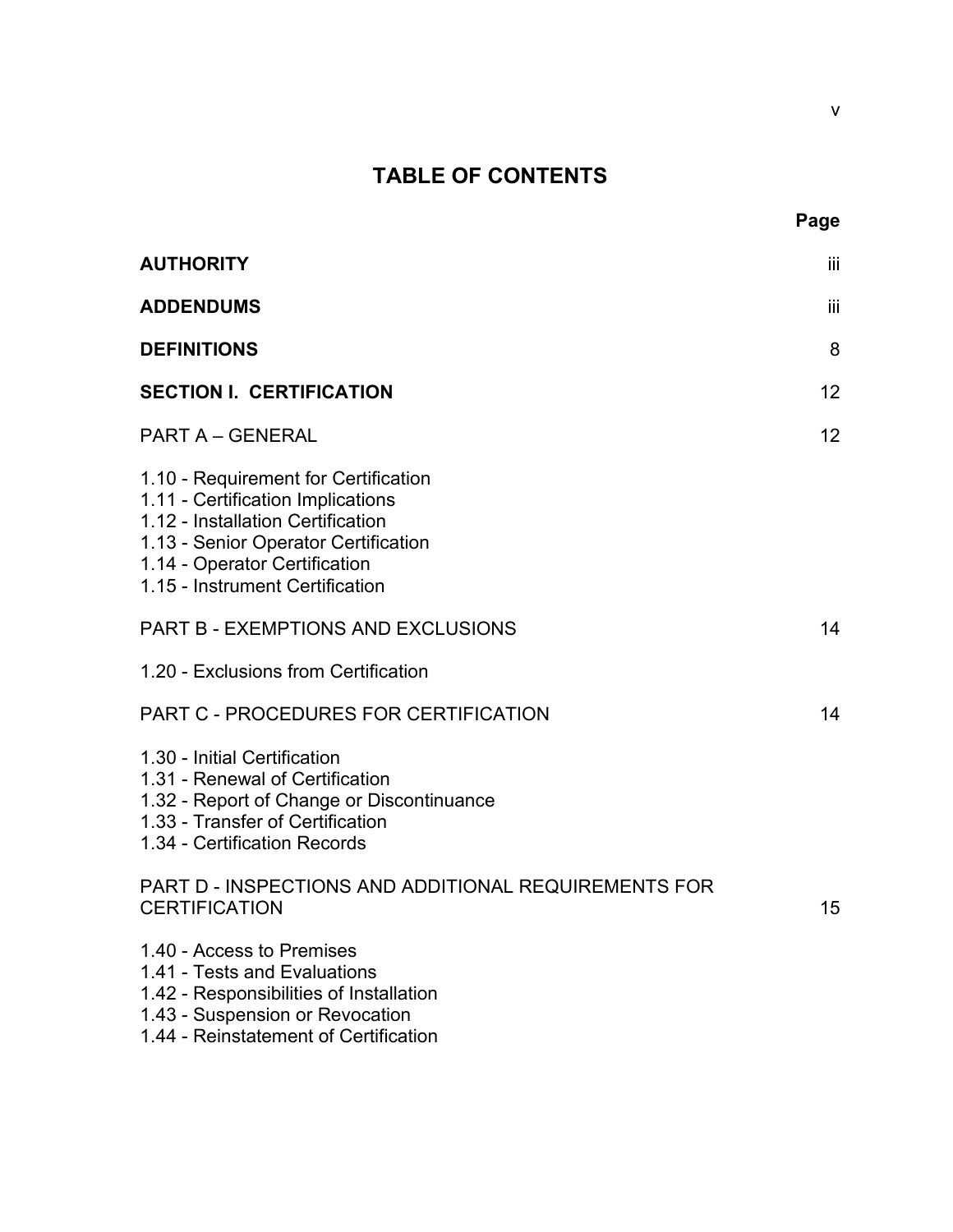| <b>SECTION II. TRAINING</b>                                                                                                                                                                          | 17 |
|------------------------------------------------------------------------------------------------------------------------------------------------------------------------------------------------------|----|
| <b>PART A - GENERAL</b>                                                                                                                                                                              | 17 |
| 2.10 - Approval of Training Course<br>2.11 - Changes in Training Requirements<br>2.12 - Senior Operators<br>$2.13 - Operators$<br>2.14 - Special Training Courses                                    |    |
| SECTION III. SAMPLE COLLECTION AND HANDLING                                                                                                                                                          | 18 |
| <b>PART A - GENERAL</b>                                                                                                                                                                              | 18 |
| 3.10 - Sampling Requirements<br>3.11 - Collection of Samples<br>3.12 - How to Collect and Handle Samples<br>3.13 - Who May Analyze Samples<br>3.14 - Samples to be Analyzed by the Department Office |    |
| <b>PART B - BLOOD SAMPLING</b>                                                                                                                                                                       | 19 |
| 3.20 - Sample Collection<br>3.21 - Postmortem Sample Collection<br>3.22 - Sample Size<br>3.23 - Sample Container<br>3.24 - Sample Preservation<br>3.25 - Sample Witness                              |    |
| <b>PART C - URINE SAMPLING</b>                                                                                                                                                                       | 20 |
| 3.30 - Sample Collection<br>3.31 - Sample Size<br>3.32 - Sample Container<br>3.33 - Sample Preservation<br>3.34 - Sample Witness                                                                     |    |
| PART D - BREATH SAMPLING                                                                                                                                                                             | 21 |
| 3.40 - Sample Collection<br>3.41 - Sample Size                                                                                                                                                       |    |
| PART E - SAMPLING OF OTHER BODILY SUBSTANCES                                                                                                                                                         | 21 |
| 3.50 - Sample Collection                                                                                                                                                                             |    |

vi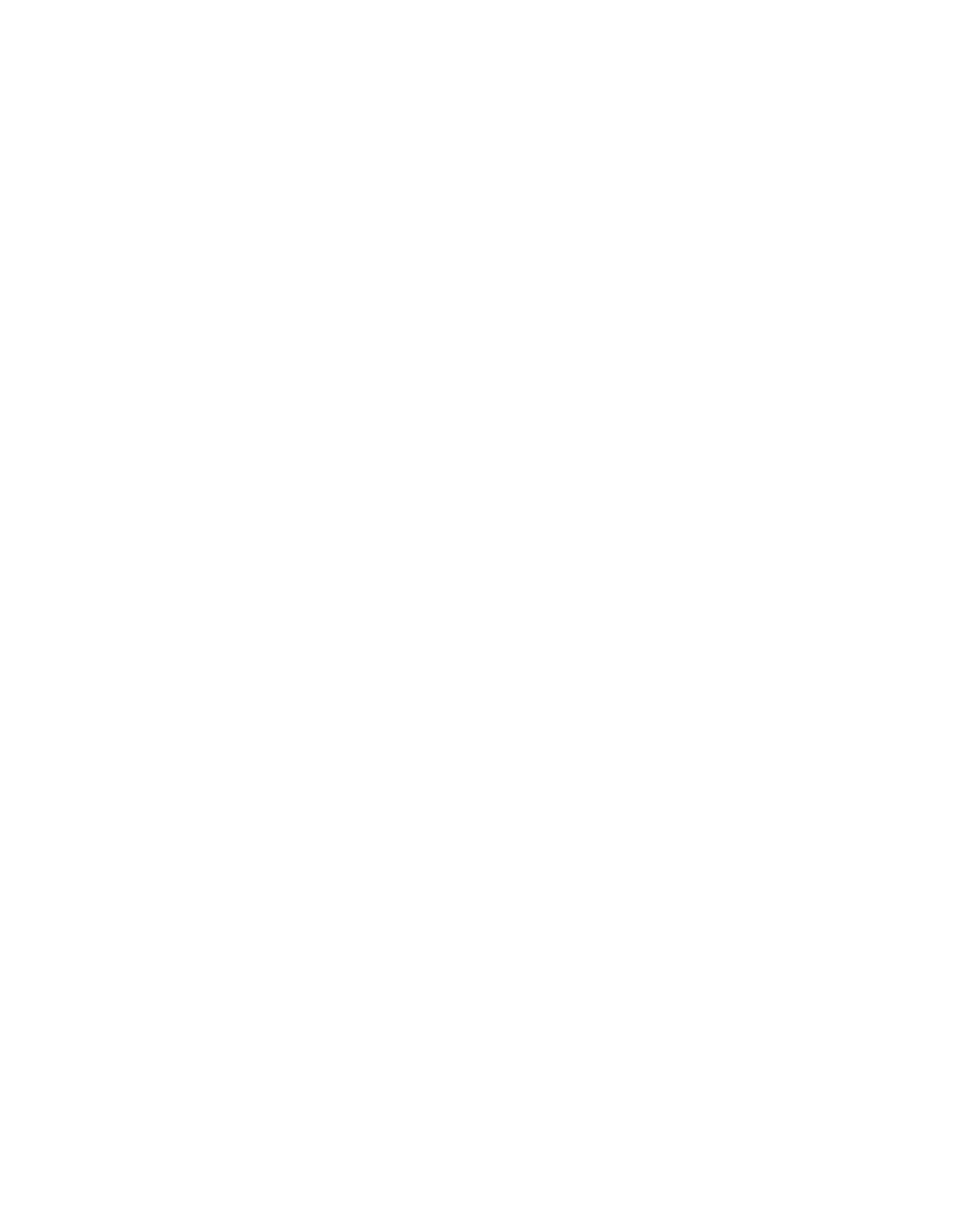|                                                                                                                                                                                                                                                                                                                                           | vii |
|-------------------------------------------------------------------------------------------------------------------------------------------------------------------------------------------------------------------------------------------------------------------------------------------------------------------------------------------|-----|
| <b>SECTION IV. METHODS OF ANALYSIS</b>                                                                                                                                                                                                                                                                                                    | 21  |
| <b>PART A - GENERAL</b>                                                                                                                                                                                                                                                                                                                   | 21  |
| 4.10 - Methodology and Instrumentation Requirements<br>4.11 - Approval of Methods<br>4.12 - Approval of Type A and Type C Testing Devices and Accessories<br>4.13 - Modified Versions of Approved Instruments and Accessories<br>4.14 - Approval of Ampoules or other Prepackaged Chemical<br>4.15 - Approval of Chemical Test Procedures |     |
| PART B - METHODS OF ALCOHOL ANALYSIS                                                                                                                                                                                                                                                                                                      | 23  |
| 4.20 - Approved Methods                                                                                                                                                                                                                                                                                                                   |     |
| PART C - TESTING DEVICES AND CALIBRATION DEVICES                                                                                                                                                                                                                                                                                          | 24  |
| 4.30 - Approved Breath-Testing Devices - Type A<br>4.31 - Approved Calibration Devices                                                                                                                                                                                                                                                    |     |
| PART D - EXPRESSION OF RESULTS                                                                                                                                                                                                                                                                                                            | 25  |
| 4.40 - Blood Alcohol Concentration<br>4.41 - Urine Analysis<br>4.42 - Serum or Plasma Analysis<br>4.43 - Breath Alcohol Concentration                                                                                                                                                                                                     |     |
| PART E - CALIBRATION AND CALCULATION OF RESULTS                                                                                                                                                                                                                                                                                           | 25  |
| 4.50 - Procedures on Approved Instruments - Type A1 and Type A2<br>4.51 - Instruments Subsequently Approved                                                                                                                                                                                                                               |     |
| <b>SECTION V. RECORDS AND REPORTING</b>                                                                                                                                                                                                                                                                                                   | 26  |
| <b>PART A - GENERAL</b>                                                                                                                                                                                                                                                                                                                   | 26  |
| 5.10 - Records and Reporting Requirements<br>5.11 - Installation Records Required<br>5.12 - Installation Reporting to the Department Office                                                                                                                                                                                               |     |
| <b>SEVERABILITY</b>                                                                                                                                                                                                                                                                                                                       | 27  |
| <b>REPEAL</b>                                                                                                                                                                                                                                                                                                                             | 27  |
| <b>CERTIFICATION</b>                                                                                                                                                                                                                                                                                                                      | 27  |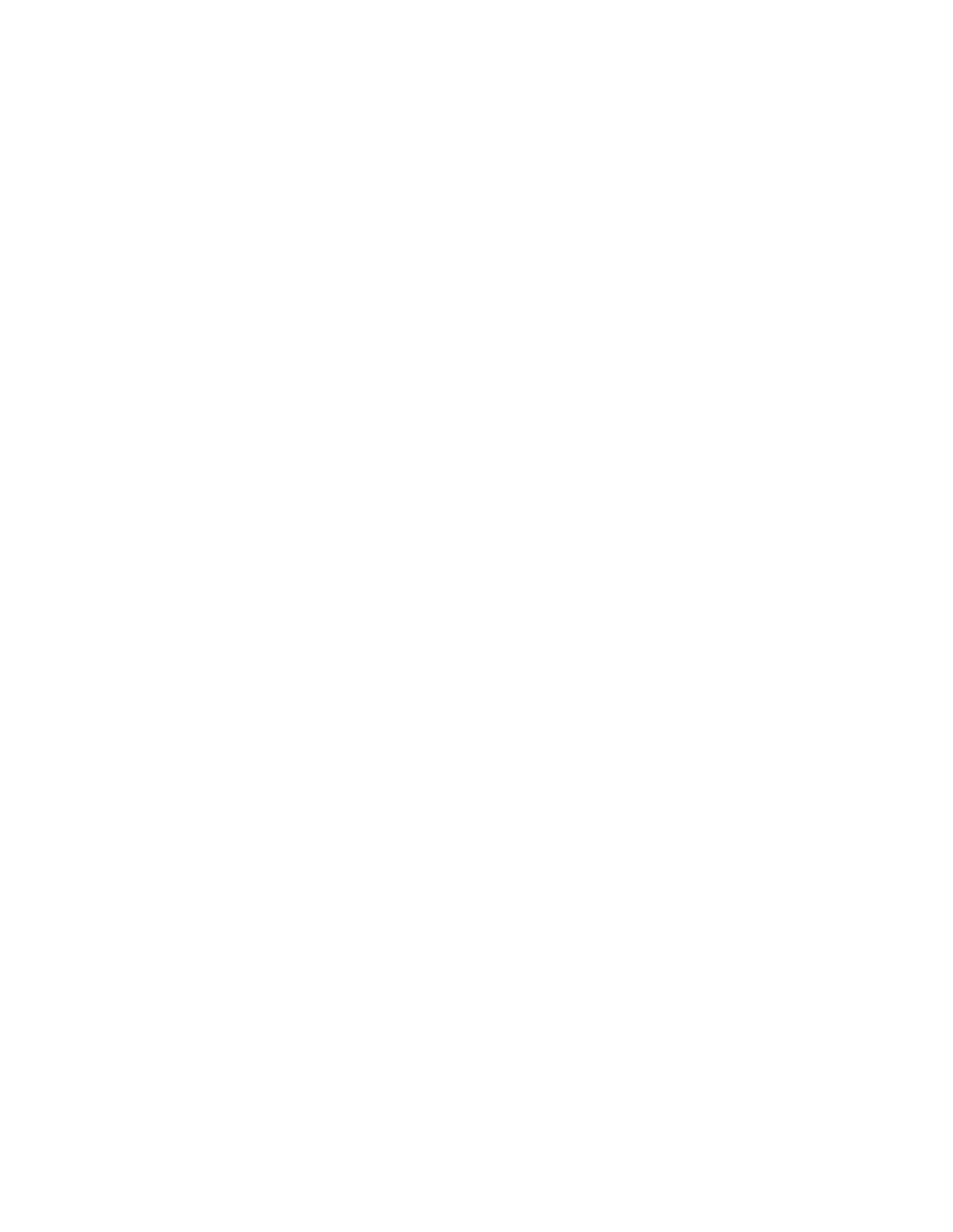#### **DEFINITIONS**

- Alcohol ethyl alcohol except where reference is made to alcoholic skin antiseptics where it means any hydroxyl derivative of a hydrocarbon.
- Alcohol Analyses or Chemical Tests (also, Breath Testing, Method of Analysis, Test) the total of all manipulations required to achieve a result which shows the alcohol concentration of an individual's blood or breath. Urine or other bodily substances may be used for determining the concentration of alcohol in the blood.
- Alveolar Air (Deep Lung Air) air in the smallest air sacs of the lungs; the air which is in equilibrium, with respect to alcohol, with the immediately adjacent pulmonary arterial blood.
- Ampoule a bulbous glass vessel hermetically sealed and containing a liquid. Ampoules contain the stock solution for certified breath simulator standards, except when a premixed solution is used.
- Approved recognized, endorsed, authorized, sanctioned, or provided by the **Department Office.**
- Blood whole blood which consists of the cellular components and the serum or plasma of blood, preferably peripheral venous blood.
- Blood Alcohol Concentration the percentage of alcohol in the blood. % w/v (percent weight per volume), that is, grams of alcohol per 100 milliliters of blood expressed as a percent. May also be shown as % BA or % BAC.
- Breath that portion of exhaled air that is considered to be substantially alveolar (deep lung) unless otherwise specified.
- Breath Alcohol Concentration the amount of alcohol in the breath, that is, grams of alcohol per 210 liters of breath. May be shown or expressed as g/210L.

Breath Simulator - see Simulator.

Breath-Testing Instrument - see Testing Device.

Calibration Device - see Simulator or Dry-gas Cylinder.

Calibration Test - a test, using a simulator, dry-gas cylinder, or other calibration device containing a known concentration of ethyl alcohol to check or verify the accuracy of an alcohol-testing instrument.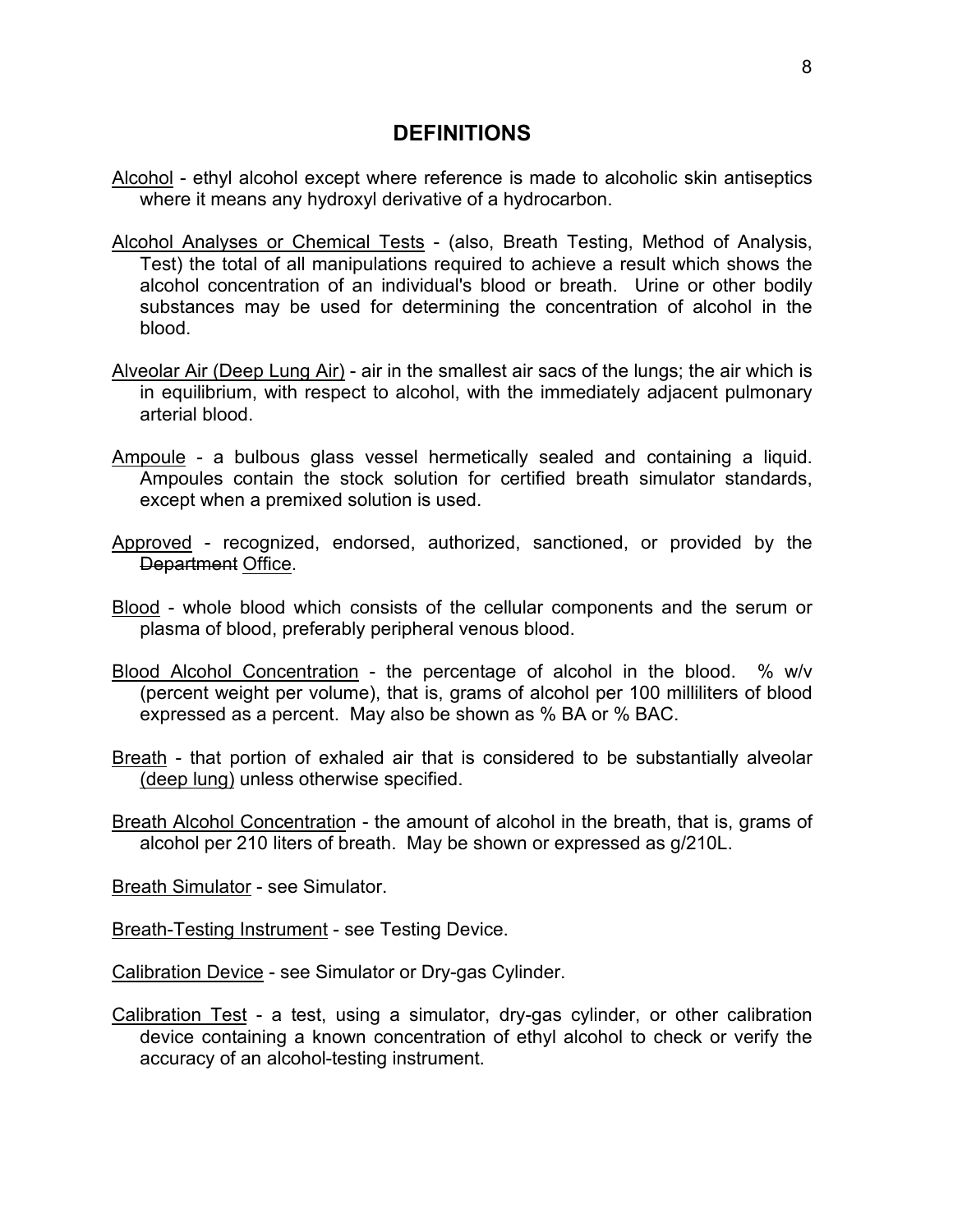Certificate - a document issued by the Department Office certifying that an installation, individual, or instrument (testing device) has met the requirements and may practice/be used in the determination of alcohol content, subject to the restrictions and requirements contained in these Regulations rules and Office procedures. Certificates are not issued for calibration devices.

Department Office - the Office of Alcohol Testing.

Dry-gas Cylinder - a cylinder containing a known concentration of ethyl alcohol mixed with nitrogen gas used to calibrate and check the calibration of a testing device.

Employ - paying the salary of, as authorized by that organization, agency, institution, or political subdivision and in a position to hold the employed individual responsible for the specified performance of duties.

Field-Test Device - any testing device which is designed specifically for the purpose of testing subjects on the spot; a portable unit designed for field testing (see Testing Device).

Individual - any human being.

Installation - any agency, partnership, association, public or private institution, or political subdivision that analyzes breath or other bodily substances for alcohol content for the purpose of supporting or defending legal actions which may arise out of Arkansas Code, Title 5, Chapter 65 as amended, or Act 518 of 1995 as amended.

Instrument - see Testing Device.

Intoxicating Liquor - a distilled or fermented alcoholic beverage or any substance that contains alcohol in any concentration that may render a person under the influence.

Law-Enforcement Agency - any police force or organization of a city, county, or this state or other government agency within this state whose primary duty as prescribed by law or ordinance is enforcing the criminal, traffic, or highway laws of this state.

Operator - an individual who has met the requirements outlined in 1.14, thus qualifying to test subjects on a specified type of breath-testing instrument or instruments and to perform related tasks in accordance with Department Office procedures and these Regulations rules.

Other Bodily Substances - any bodily substance other than blood, breath, or urine which can be used to determine alcohol content of the blood.

Refrigerate(d) - to make or keep cold or cool.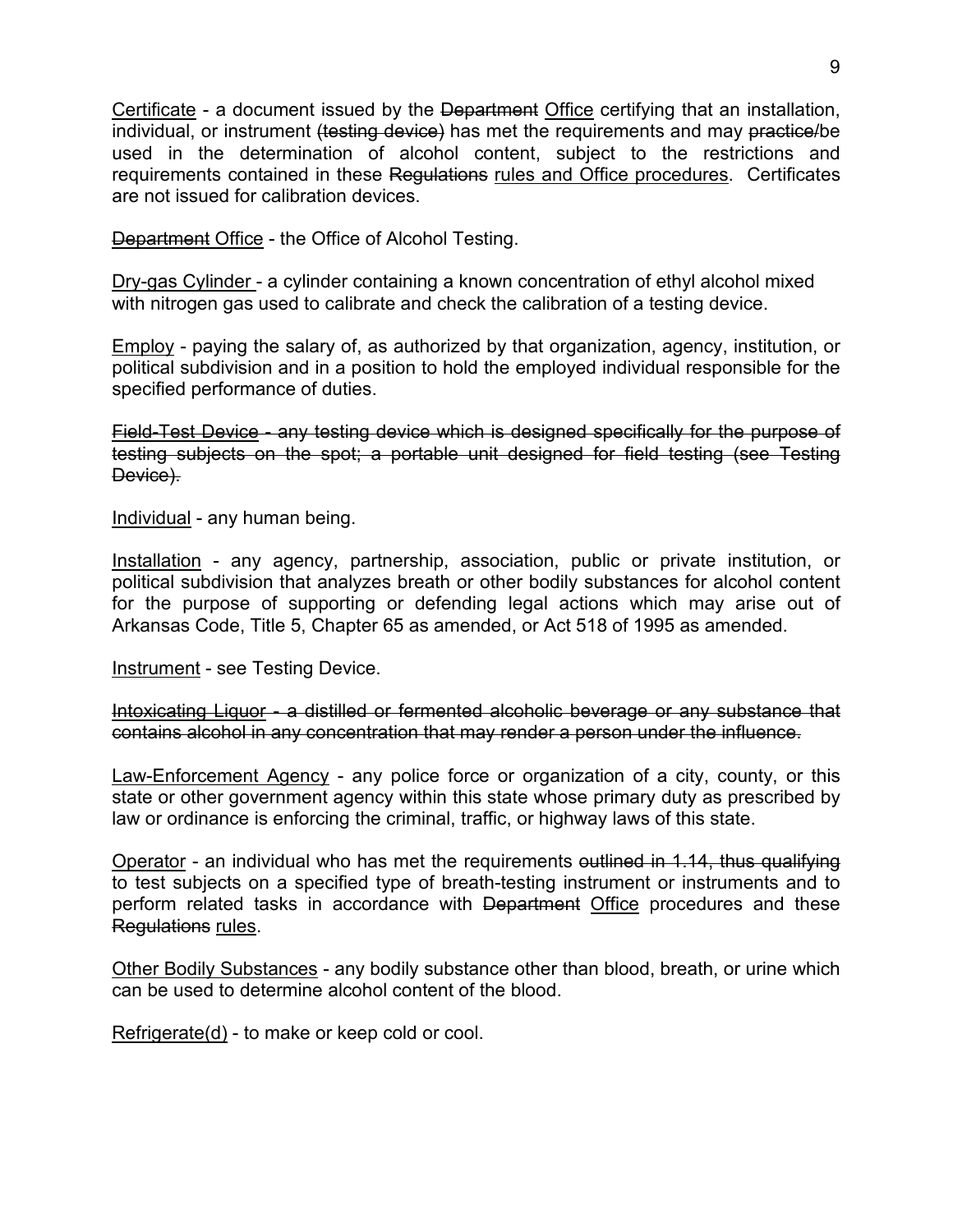Revocation - an act of calling back or rescinding or discontinuation.

Regulations, Rules (these) - all sections of Arkansas Regulations Rules for Alcohol Testing, unless otherwise specified.

Sample - blood, breath, urine, or other bodily substances as specified to be analyzed for alcohol content.

Sampling Device - any instrument or mechanism used to capture or collect a sample (see Testing Device).

Senior Operator - an individual who has met the requirements outlined in 1.13 thus qualifying to (1) to test subjects on a specified type of breath-testing instrument or instruments, (2) perform calibration tests and proficiency tests as required by the Department, (3) and to perform other required tasks related to alcohol testing; all in accordance with Department Office procedures and these Regulations rules.

Simulator - a device that enables the operator to reproduce, under test conditions, phenomena likely to occur in actual performance; a device used to simulate or imitate a breath sample at a specific alcohol concentration; an accessory to a testing device.

Simulator Standard Solution - a solution that may be prepared from an ampoule of stock solution or purchased in a premixed form, when used in a simulator, produces a vapor sample that simulates a breath sample of a specified alcohol concentration.

Standard - anything set up and established by authority as a rule for the measure of quantity, weight, or value.

Standard of Accuracy - a standard for the performance of alcohol analyses as specified in these Regulations rules; that standard being  $\pm 0.01\%$  w/v for blood analyses and ±0.01g/210L for breath analyses.

Subject - any individual.

Suspension - an act to make temporarily inoperative.

Testing Device - any instrument or mechanism used in determining or estimating the alcohol content of breath, blood, urine, or other bodily substance pursuant to these Regulations rules (see Section IV). A testing device may include a sampling device. Testing devices are categorized as follows:

Type A - Evidentiary Device

A1 - An evidentiary device which is designed to collect and analyze a sample within the limits of accuracy prescribed in 4.12. All certification requirements apply to Type A1 devices except when used by a facility which qualifies under 1.20.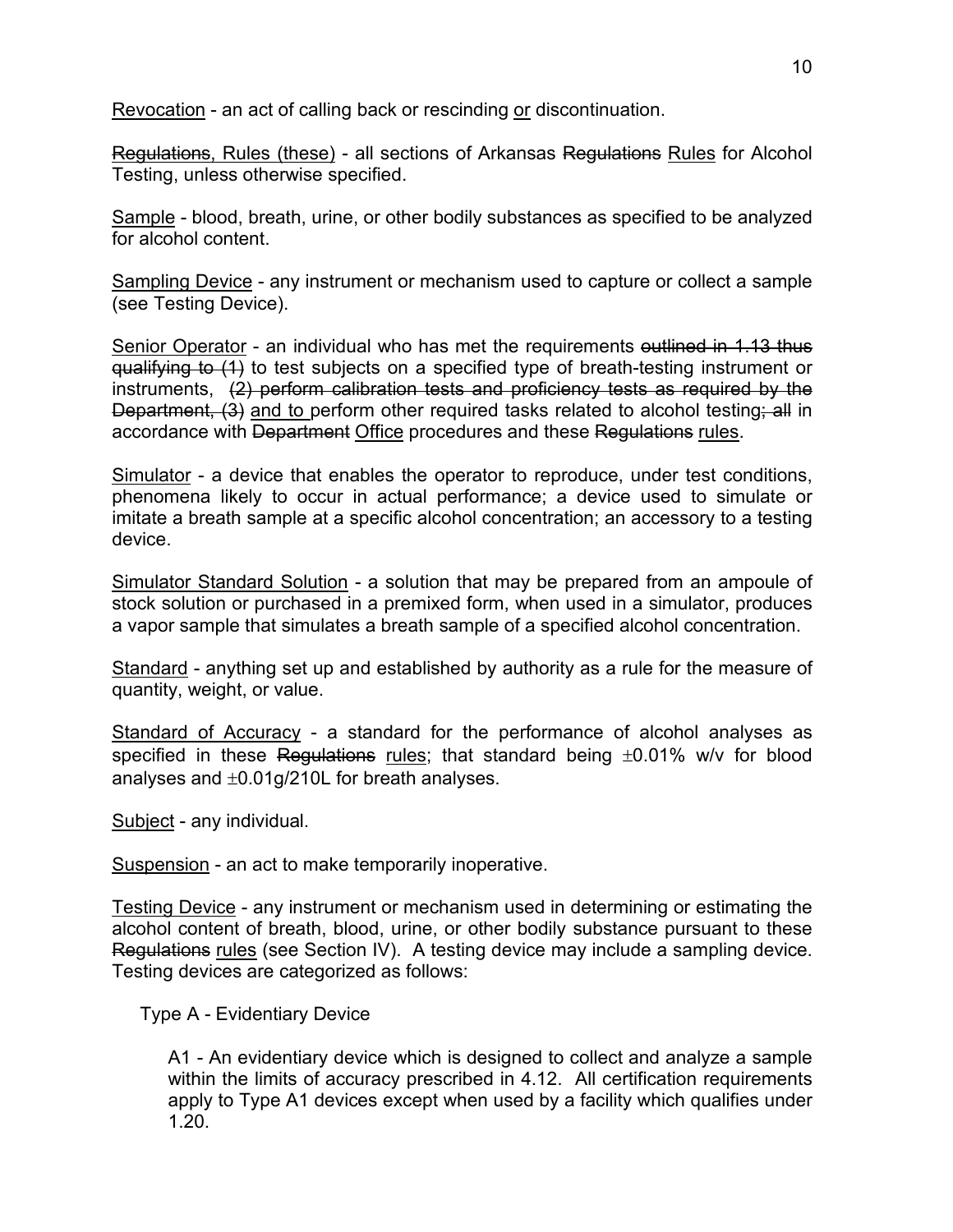A2 - An evidentiary device which is used in a mobile unit which collects and analyses a sample within the limits of accuracy prescribed in 4.12. All certification requirements apply to Type A2 devices as well as any additional requirements the Department Office may find necessary to assure compliance with the intent of the applicable Arkansas Code and these Regulations rules.

Type B - Non-evidentiary Device - a device which by design is for screening only and the accuracy thereof is not required to be within  $\pm 0.01$  of actual value, or any device which is, by application, a screening device only. Both the device and the operating personnel are excluded from certification requirements. Test results obtained on a Type B device are not to be used as evidence in a court of law for the purpose of establishing that the subject was under the influence of alcohol but may be used to establish probable cause for further testing on a Type A or Type C device.

Type C - Other Laboratory Instruments - devices or instruments which may be used in a facility which qualifies for exclusion (1.20). That exclusion extends to the equipment and the operating personnel.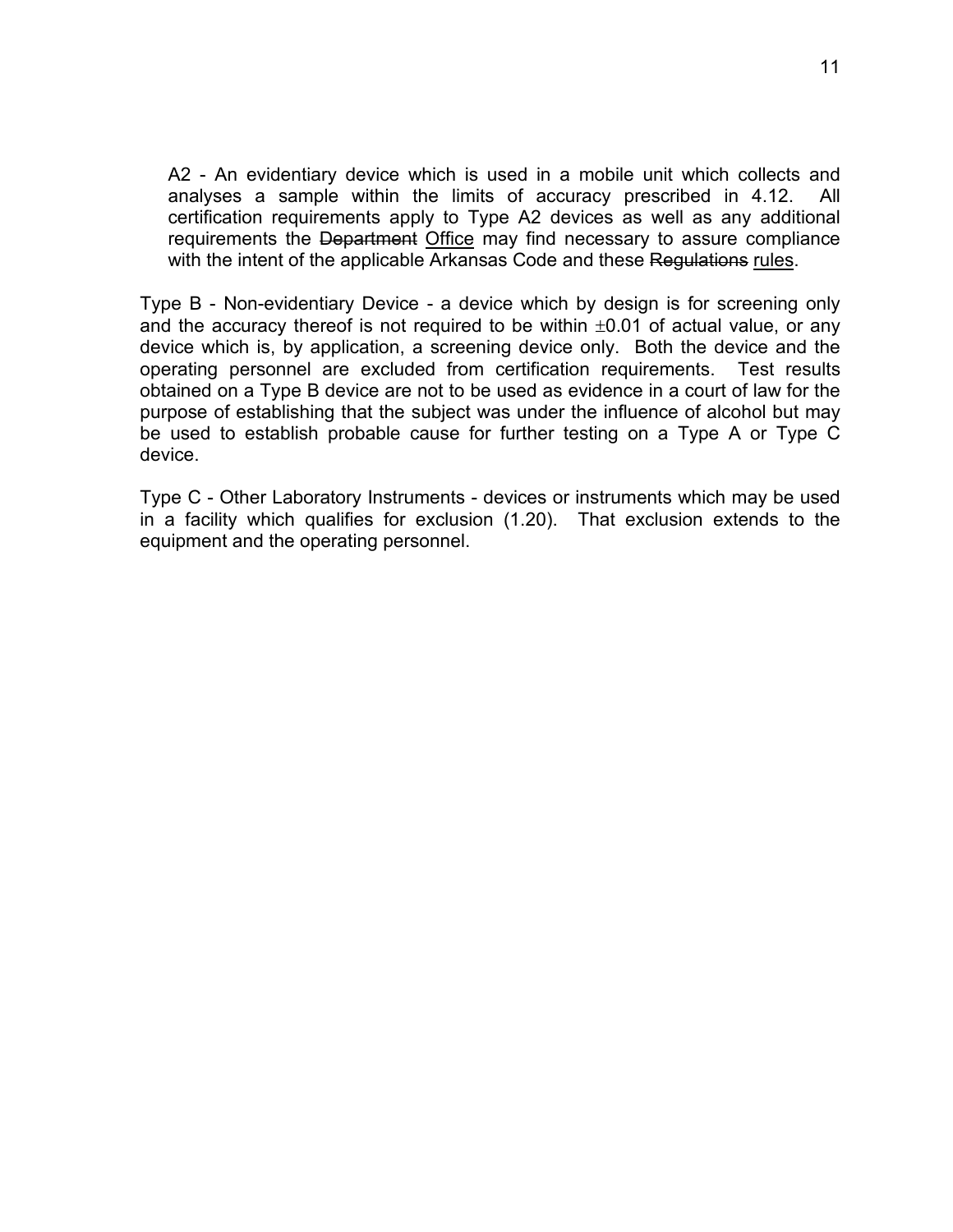# **I. CERTIFICATION**

#### **PART A. GENERAL**

- 1.10 Requirement for Certification. Every individual, installation, or instrument not exempted or excluded by these Regulations rules and involved in performing alcohol analysis in accordance with these Regulations rules is to have a valid certificate as prescribed herein. For exemptions and exclusions, see Section I, Part B.
- 1.11 Certification Implications. Certification shall not imply approval of anything carried out by an installation or individual other than what is specified on the certificate. Certification of an individual to operate a particular approved testing device authorizes that individual to perform tests on any unit of that type as long as if the owner of the unit has no objection.
- 1.12 Installation Certification. To qualify for certification, an installation must meet the set of conditions in a. or b. of this section.
	- a. Local Installation.
		- (1) Employ at least one Senior Operator for each different model of instrument to be certified. However, one person may serve as Senior Operator on more than one instrument at any one installation.
		- $(2)$  Own, lease or otherwise be in  $f_{\text{H}}$  control of an approved alcohol-testing device and the required related accessories.

If an instrument is shared by two or more agencies for the purpose of qualifying for certification as a joint installation, an agreement form (BA: 208) signed by all parties involved must be filed with the Department. This form is to be renewed every two years or upon the change of office of any official party involved, whichever comes first. No agreement form is required in the case of an agency that qualifies independently for installation certification but grants individuals from other agencies permission to utilize its certified equipment.

(3) Pass on-site inspections by the Department Office (Part D of this Section).

(4) Show the ability and willingness to meet the requirements set forth in these Regulations rules.

#### b. State Level Installation.

(1) Be a state level or other major subdivision of government that has an inadequate number of facilities, or no facilities of its own, appropriate for the installation of breath testing equipment.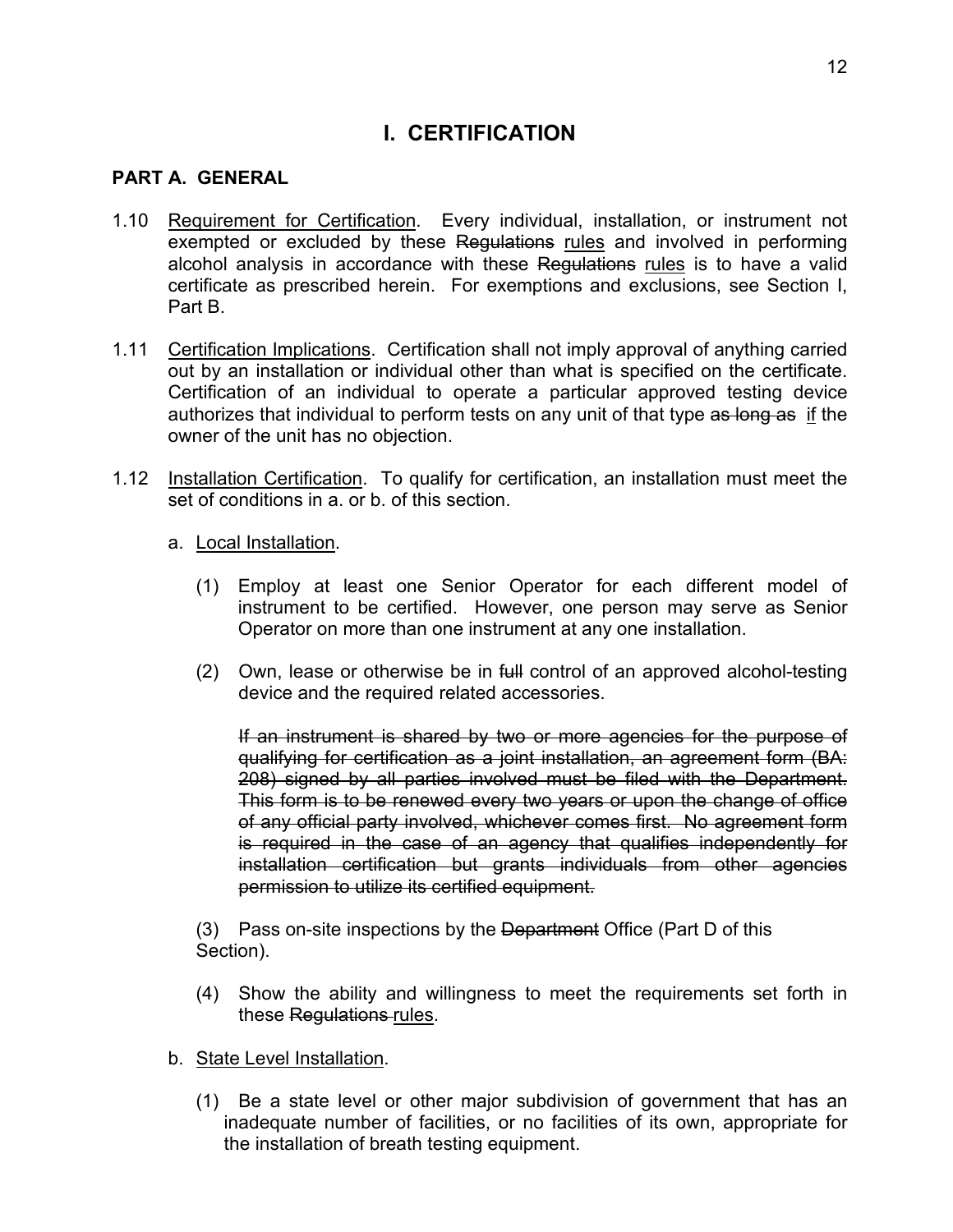- (2) Have access to  $\frac{many}{r}$  a large number of certified instruments at various agencies.
- (3) Have an established internal line of communication and records control which distributes the Department Office issued documents and other communications to all certified employees of that agency in a timely and accurate manner.
- (4) Local installations within the organizational structure of a state level installation must comply with 1.12a.
- 1.13 Senior Operator Certification. To qualify as a Senior Operator of a specific testing device and maintain that certification, an individual must meet the following requirements:
	- a. Successfully complete training approved by the Department Office as described in 2.12 on the operation of the testing device to be used.
	- b. Be employed by law-enforcement agency, and through said-agency submit an application Apply through the appropriate agency for certification to the Department Office. When the individual changes places of employment, a new application must be submitted through the new agency.
	- c. Be able to exhibit, through examination and demonstration to the Department Office, sufficient skill in the operation of the testing device and related accessories used.
	- d. Demonstrate the ability and willingness to adhere to the provisions of these Regulations rules which may include running a reasonable number of tests on the testing device.
	- e. Successfully complete any additional training or evaluation as required by the Department Office.
- 1.14 Operator Certification. To qualify as an Operator of a specific testing device and maintain that certification, an individual must meet the following requirements:
	- a. Successfully complete the training approved by the Department Office as described in 2.13.
	- b. Be employed by a law-enforcement agency or be an auxiliary officer appointed as a reserve officer by a law enforcement agency. Apply through the appropriate agency submit an application for certification to the Department Office. When the individual changes places of employment, a new application must be submitted through the new agency.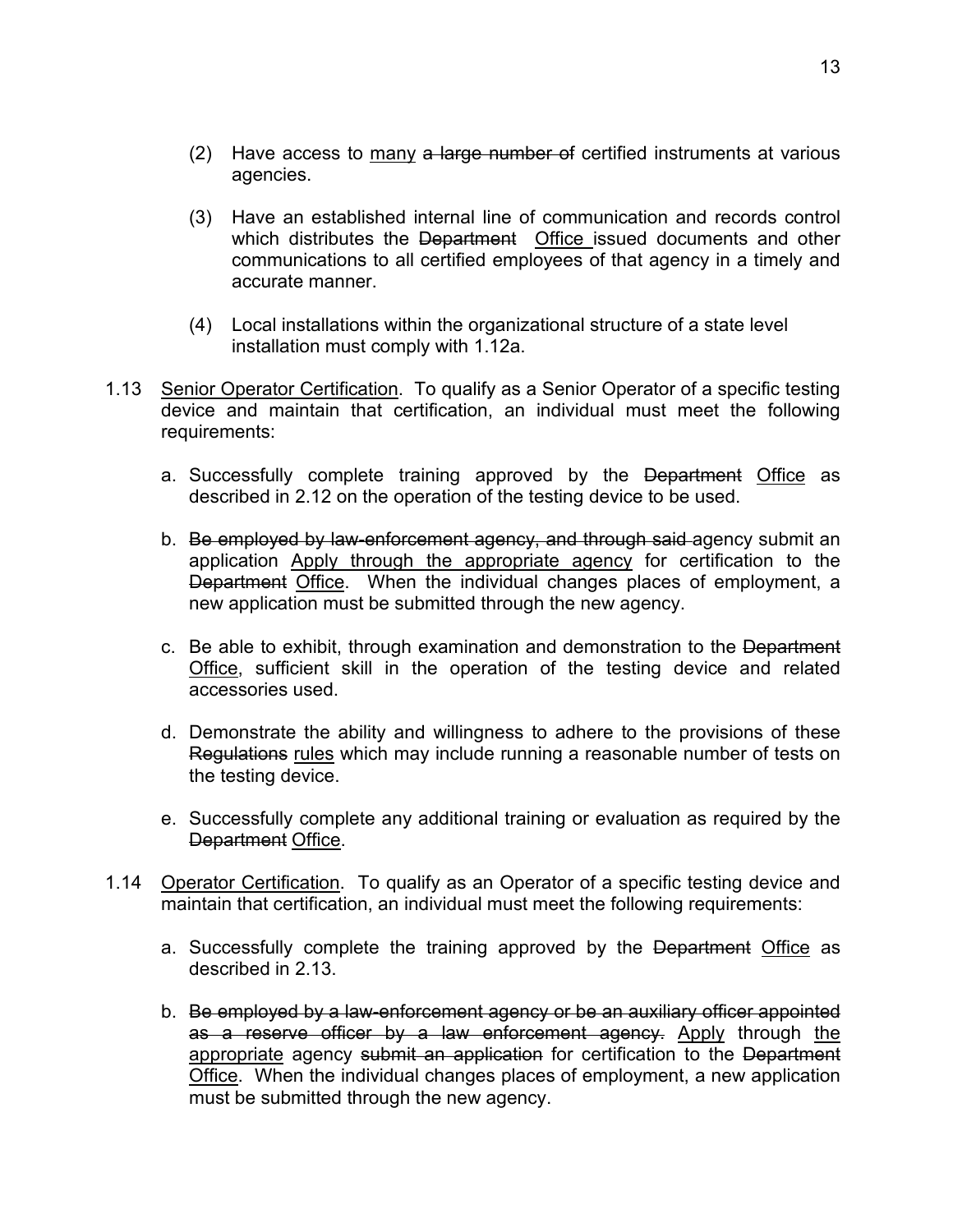- c. Be evaluated by the Department Office as required and demonstrate sufficient skills in the operation of the testing device used.
- d. Demonstrate the ability and willingness to adhere to the provisions of these Regulations rules which may include running a reasonable number of tests on the testing device.
- e. Successfully complete any additional training or evaluation as required by the Department Office.
- 1.15 Instrument Certification. Each Type A1 and A2 testing device is to be tested by the Department Office for the purpose of certifying its accuracy.

Any test on such device for which a valid, current certificate cannot be produced will be considered invalid. Certificates are subject to recall by the Department Office since they are issued for a period of three (3) months in advance.

#### **PART B. EXCLUSIONS**

- 1.20 Exclusions from Certification.
	- a. It is not required that the Department Office be certified. The Department Office shall not be limited by these Regulations rules.
	- b. It is not required that the state medical examiner, his staff, or the State Crime Laboratory be certified, nor shall they be limited by these Regulations rules.
	- c. It is not required that Type B testing devices or the operators thereof be certified.
	- d. It is not required that accessories to testing devices be certified.

### **PART C. PROCEDURES FOR CERTIFICATION**

- 1.30 Initial Certification. Any individual or installation not currently certified by the Department Office and requiring certification may apply for certification at any time by contacting the Department Office for application forms. The applicant shall factually provide all pertinent information as required on each form.
- 1.31 Renewal of Certification.
	- a. Installations. An Installation Certificate is valid when the conditions stated on the face of the Certificate are met. Therefore, an expiration date is not required on the Installation Certificate, nor is it necessary to reissue an Installation Certificate except when the identity changes or to replace one destroyed or lost.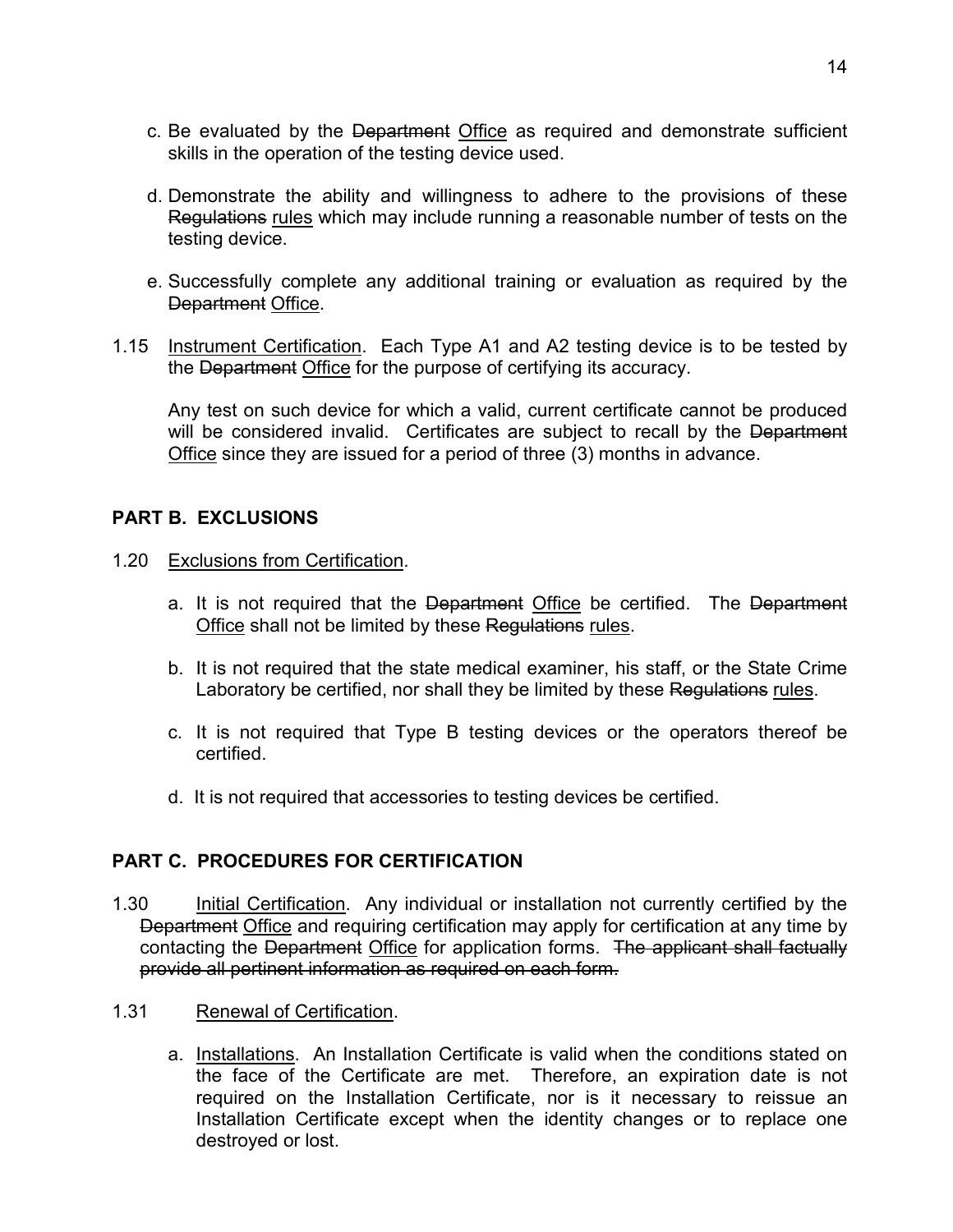- b. Senior Operators and Operators. Every individual certified in accordance with these regulations rules shall renew such certification with the Department Office every two (2) years and at such other times as the Department Office deems necessary. The validity of such certificates may be verified by contacting the Department Office.
- c. Instruments. Instrument certificates will be renewed quarterly unless otherwise defined by Arkansas law. Certification is to be based upon accuracy in the continued analysis of proficiency test samples and upon compliance with related policies and procedures specified by the Department Office. For details of procedures, contact the Department Office.
- 1.32 Report of Change or Discontinuance. The certified installation shall report within thirty (30) days any change of address or discontinuance of an installation, change of employment, or loss of certified personnel.
- 1.33 Transfer of Certification. Procedures for transferring certification are not detailed in 1.44. here. Additional information may be obtained by contacting the Department Office.
- 1.34 Certification Records. Certificates shall become part of the records available to the courts for legal proceedings, open to public inspection, and reclaimable by the Department Office.

#### **PART D. INSPECTIONS AND ADDITIONAL REQUIREMENTS FOR CERTIFICATION**

- 1.40 Access to Premises. The Department Office or its authorized representative shall have, for reasonable cause, the authority to enter, at all reasonable times, upon any private or public property for the purpose of determining whether or not there is compliance with the provisions of these Regulations rules, except that entry into areas under the jurisdiction of the federal government shall be affected only with the concurrence of the federal government or its authorized representative.
- 1.41 Tests and Evaluations. Each applicant for certification or certified individual shall perform such reasonable tests as the Department Office deems necessary in administration of these Regulations rules; these may include, but are not limited to, tests to evaluate the following:
	- a. Instruments and related devices used in accordance with these Regulations rules.
	- b. Facilities where testing devices are used.
	- c. Personnel training levels and competence.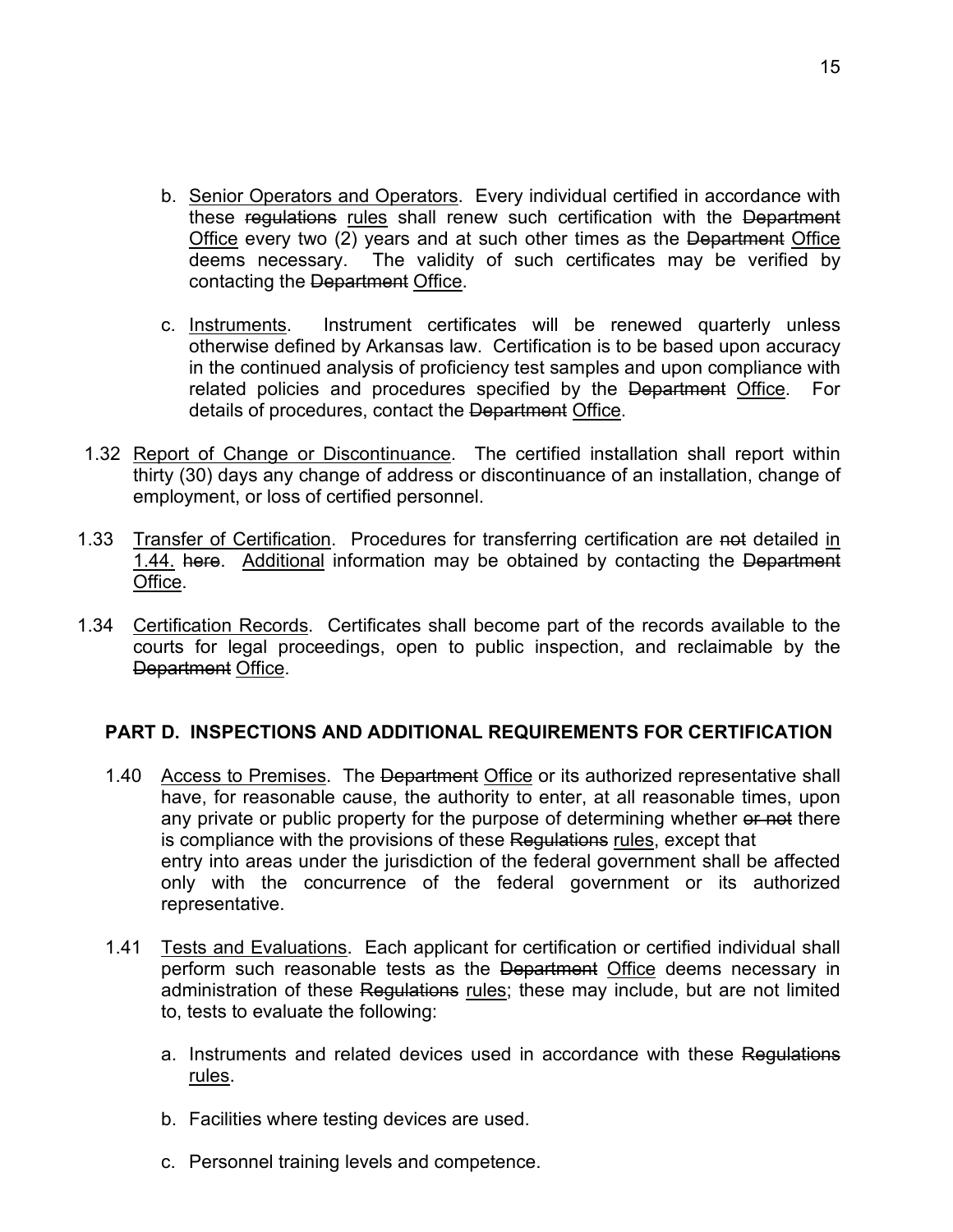1.42 Responsibilities of Installations. Installations certified under 1.12a. shall assign a Senior Operator to be responsible for record keeping and ensuring that the installation adheres to these Regulations rules as determined by the Office. This "Senior Operator-in-Charge" shall not bear the same responsibility at any other installation.

Installations certified under 1.12b. shall provide a contact person at the state level for receiving and distributing Department Office documents and communications and forwarding or distributing them appropriately. This person shall maintain accurate records of personnel of that agency certified by the Department Office and shall communicate with the Department Office as necessary concerning them.

- 1.43 Suspension or Revocation. The Department Office may at its discretion revoke, suspend, or modify the certificate of any individual, instrument, or installation if any one or more of the following conditions exist.
	- a. Certification was obtained falsely or deceitfully.
	- b. Conditions are revealed through any report, record or other means which would cause the Department Office to refuse certification on an original application.
	- c. There is found to be violation of or failure to observe any of the terms and conditions of the certificate, or any applicable rules and regulations, policies and procedures, or order of the Department Office.
	- d. There is a failure to meet the standard of accuracy.
	- e. A request for termination of certification is submitted by the certificate holder to the Department Office.
- 1.44 Reinstatement of Certification. In the event a certified individual changes their place of employment, the individual's certification is no longer valid until application for certification at the new place of employment is received and approved by the Department Office.

In the event certification is revoked, it may be reinstated by the submission of a new application and compliance with the original requirements for certification.

If an individual has not been certified by the Office for 1 (one) year, then they will have to go back through the appropriate class to be recertified.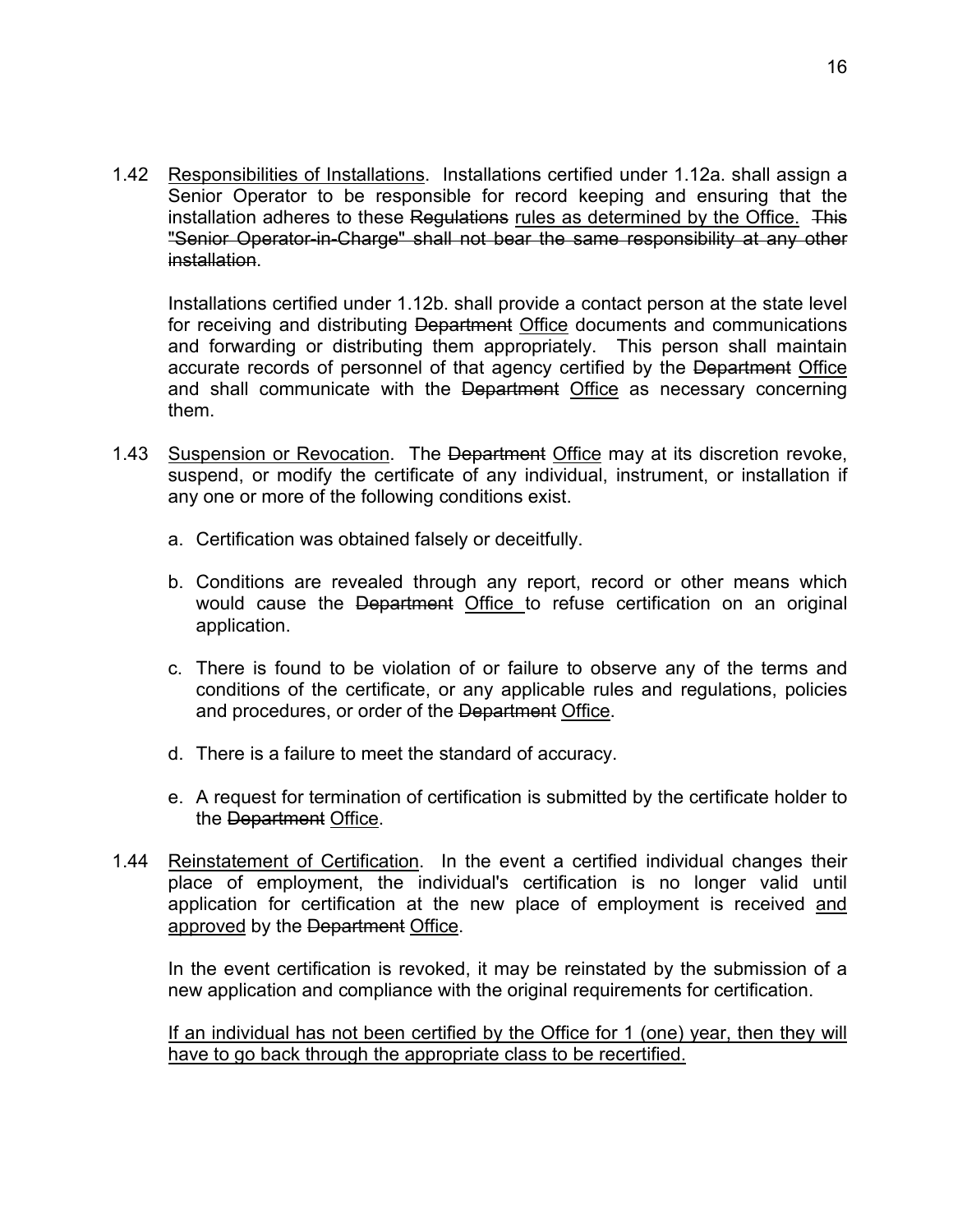# **II. TRAINING**

#### **PART A. GENERAL**

- 2.10 Approval of Training Course. In the event of major limitations in training course availability, special temporary approvals of training programs may be issued by the Department Office for a period of up to nine months provided the Department Office maintains close oversight of the training and continues to provide the evaluations.
- 2.11 Changes in Training Requirements. At the discretion of the Department Office, any phase or portion of the training program is subject to alteration.
- 2.12 Senior Operators. To qualify for certification as a Senior Operator of a Type A1 or A2 testing device, an individual shall show evidence of successful completion of a course of instruction which includes, as at a minimum, the following:
	- a. Three (3) hours of instruction on the effects of alcohol on the human body.
	- b. Three (3) hours of instruction on the operational principles of the selected breath-testing instrument which is to include:
		- (1) a functional description of the testing method, and
		- (2) a detailed operational description of the method with the appropriate demonstrations
	- c. Five (5) hours of instruction on the legal aspects of chemical tests and of the particular method to be employed.
	- d. Three (3) hours of instruction on supplemental information which is to include nomenclature appropriate to the field of chemical tests for alcohol.
	- f. Six (6) hours of laboratory participation using the appropriate equipment. Laboratory practice will include the use of reference alcohol samples to run practice tests. and each student shall run a minimum of twenty (20) tests.
	- g. Instruction for properly conducting a breath test.
	- f. One (1) hour of instruction on forms, records, and reporting.
	- g. One (1) hour of a formal examination and performance evaluation for purposes of determining competency and qualifications.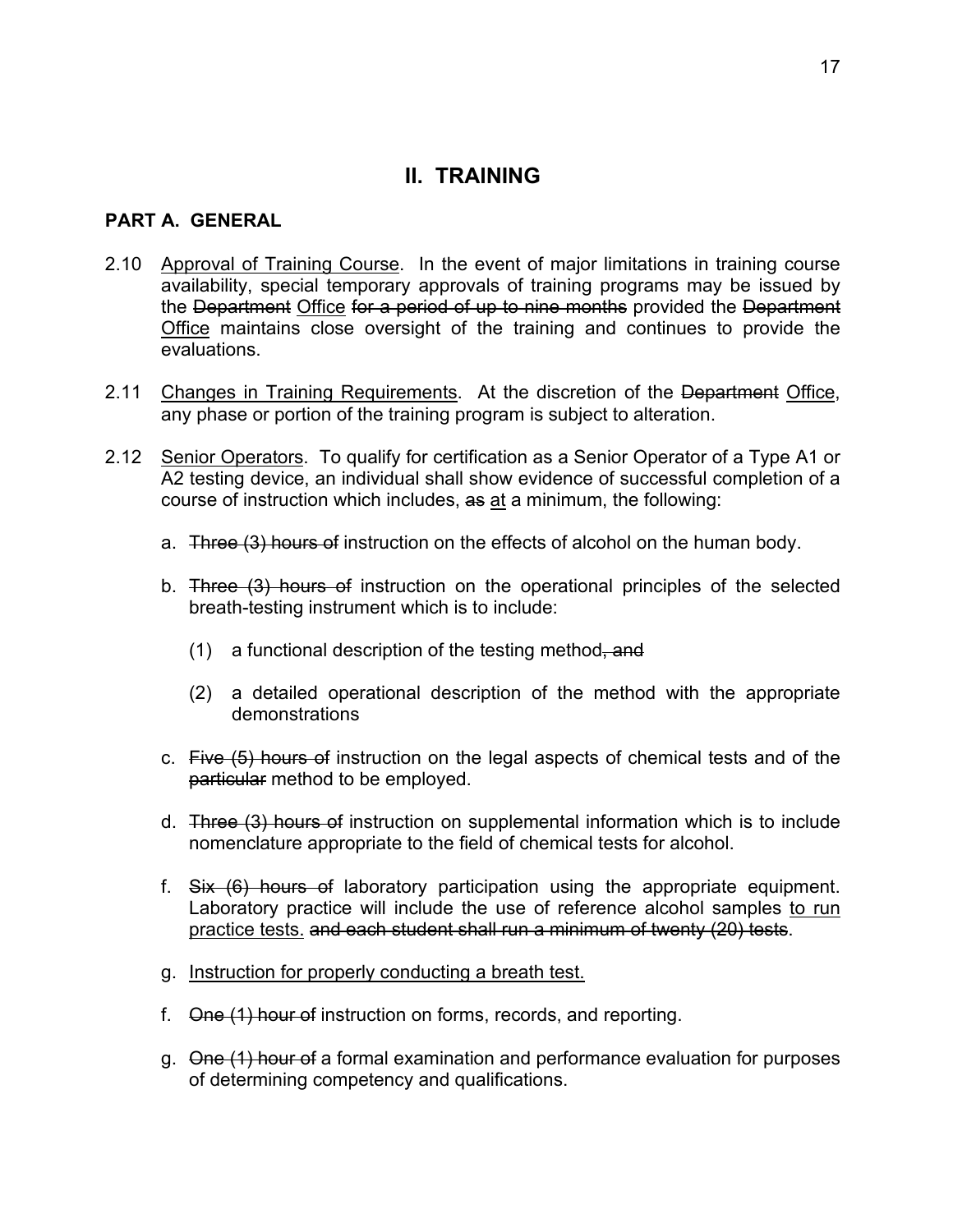- 2.13 Operators. To qualify for certification as an Operator on any of a Type A1 or A2 testing device, an individual complete a training course as approved by the Department. It shall, at a minimum, include the procedures for properly conducting a breath test, operation of the breath test instrument, and completion of appropriate records associated with the breath test. Upon completion of this training, a formal evaluation by the Department will be given as a prerequisite to certification shall show evidence of successful completion of a course of instruction, which includes, at a minimum, the following:
	- a. Instruction for properly conducting a breath test.
	- b. Instruction on the operation of the breath test instrument.
	- c. Instruction on supplemental information which is to include nomenclature appropriate to the field of chemical tests for alcohol.
	- d. Instruction on forms, records, and reporting.
	- e. A formal examination and performance evaluation for purposes of determining competency and qualifications.
- 2.14 Special Training Courses. As Should the need may arise for approved training on special devices (Type B) such as preliminary breath-test devices, the necessary training may be approved or provided by the Department Office for purposes of establishing a standard operational procedure in the use of such devices.

# **III. SAMPLE COLLECTION AND HANDLING**

### **PART A. GENERAL**

- 3.10 Sampling Requirements. This section outlines the criteria for the collection of samples in accordance with these Regulations rules.
- 3.11 Collection of Samples. Refer to current Arkansas Code, 5-65-202, 203. Samples shall be collected as soon as feasible after an alleged offense.
- 3.12 How to Collect and Handle Samples. (See details under appropriate type of sample in this section.)
	- a. Careful sampling, preservation, and handling are fundamental to accuracy. The identity and integrity of the sample shall be maintained from the time of collection until through analysis.
	- c. The Blood Alcohol Report Form Office form shall accompany each sample of blood, urine, or other bodily fluid collected in accordance with these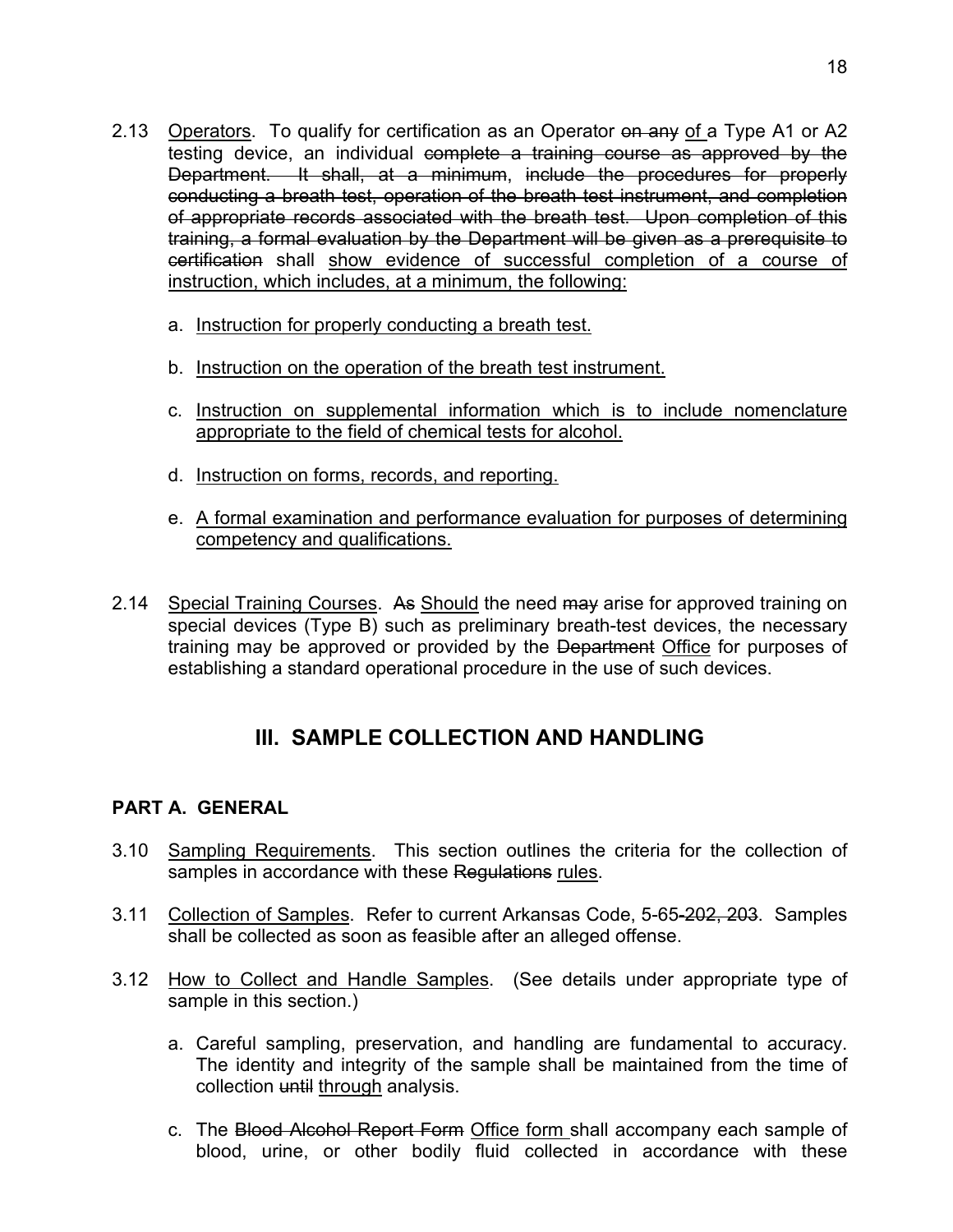regulations rules until analysis is completed. Copies of the report will then be distributed as required and as provided by law once analysis is completed.

- 3.13 Who May Analyze Samples. Samples of bodily fluid may be analyzed for alcohol content by the following:
	- a. Office of Alcohol Testing, Arkansas Department of Health.
	- b. Any agency excluded from certification (see Section I, Part B.).
- 3.14 Samples to be Analyzed by the Office Department. Samples to be analyzed by the Department Office should be delivered or mailed to the appropriate address. shown on the inside front cover of this booklet.

# **PART B. BLOOD SAMPLING**

- 3.20 Sample Collection. Blood samples may be collected from living individuals only by persons authorized by law and by means of a sterile, dry syringe and hypodermic needle or other sterile equipment. The skin at the area of puncture shall be thoroughly cleansed and disinfected with an aqueous solution of a nonvolatile antiseptic. Alcohol or other volatile organic disinfectant solutions shall not be used as a skin antiseptic or to clean hypodermic needles, syringes, or containers.
- 3.21 Postmortem Sample Collection. Postmortem samples may be collected by anyone authorized by law to collect such samples from living subjects or by any county coroner or his appointed deputy who meets the requirements specified in Arkansas Code Annotated 16-83-112. The following precautions must be employed to insure a representative, uncontaminated sample.
	- a. Samples must be taken prior to the start of embalming procedures. Blood shall not be obtained by forcing blood from vessels by use of embalming fluids.
	- b. Blood is to be withdrawn by syringe from peripheral vessels.
	- c. If necessary, heart blood may be used. Great care must be exercised to prevent dilution of the blood sample by fluids outside the heart (pleural or pericardial). Heart blood should be used only if the heart is intact.
- 3.22 Sample Size. A good sample is five milliliters (cc). Smaller samples may be analyzed if necessary.
- 3.23 Sample Container. The blood sample shall be deposited into a tightly stoppered, clean, dry container containing a solid anticoagulant and sodium fluoride or an approved equal as a preservative (see 3.24). Alcohol or other volatile organic solvents shall not be used to clean the container. The container shall be clearly identified with the following:
	- a. Name of the subject.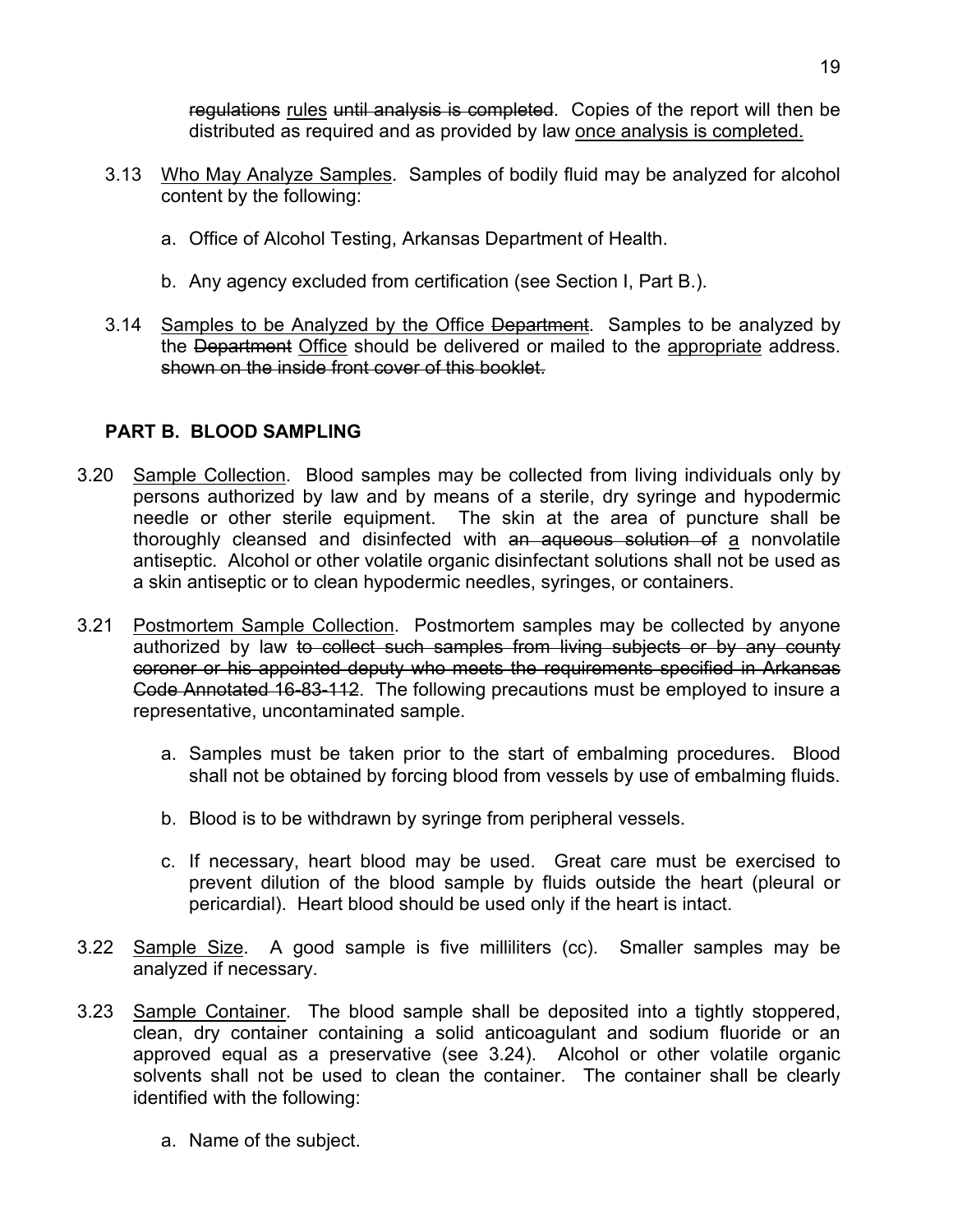- b. Date, and time of collection.
- c. Name or initials of person collecting and/or sealing sample.
- 3.24 Sample Preservation. While not in transit or under examination, all blood samples shall be refrigerated. If the sample is to be analyzed at the Department Office, sodium fluoride (between 2.0 and 3.0 milligrams per milliliter of blood) or its solid form equivalent shall be used as a preservative, and sodium citrate or potassium oxalate or equivalent, in final concentration of 0.3% to 0.5%, is recommended as an anticoagulant.

Postmortem blood samples to be analyzed by the Department Office shall be deposited into a tightly stoppered, clean dry container containing sodium fluoride as a preservative, in a concentration of 1% or more, (10.0 milligrams per milliliter of blood) or an approved equal. A solid anticoagulant such as sodium citrate or potassium oxalate, or equivalent, is also recommended.

3.25 Sample Witness. The officer requesting the blood sample should observe the collection of the sample so that he may attest to the authenticity of the sample. He should then initial or mark the sample for future identification. The sample should then be secured in a tamperproof manner.

#### **PART C. URINE SAMPLING**

3.30 Sample Collection. Urine sampling shall be considered only when other methods to determine equivalent alcohol concentrations in blood are not practicable, or under strictly controlled conditions, i.e., hospitalized subject, or for the limited purpose of demonstrating recent ingestion of alcohol. To collect a urine sample, the subject must first be instructed to void the bladder. Approximately one-half hour later (time not critical), the subject should again be requested to void the bladder and that specimen should be collected for analysis.

NOTE: Urine is not to be collected as a postmortem sample.

- 3.31 Sample Size. Ten to thirty milliliters (cc) of urine shall be considered sufficient quantity for analysis.
- 3.32 Sample Container. When urine collection is necessary, the specimen shall be deposited into a clean, dry, non-porous container and tightly capped or stoppered. Alcohol or other volatile organic solvents shall not be used to clean the container. The container shall be clearly identified with the following information.
	- a. Name of subject.
	- b. Date and time of first voiding and of the collection.
	- d. Name or initials of person witnessing collection and sealing the handling of sample.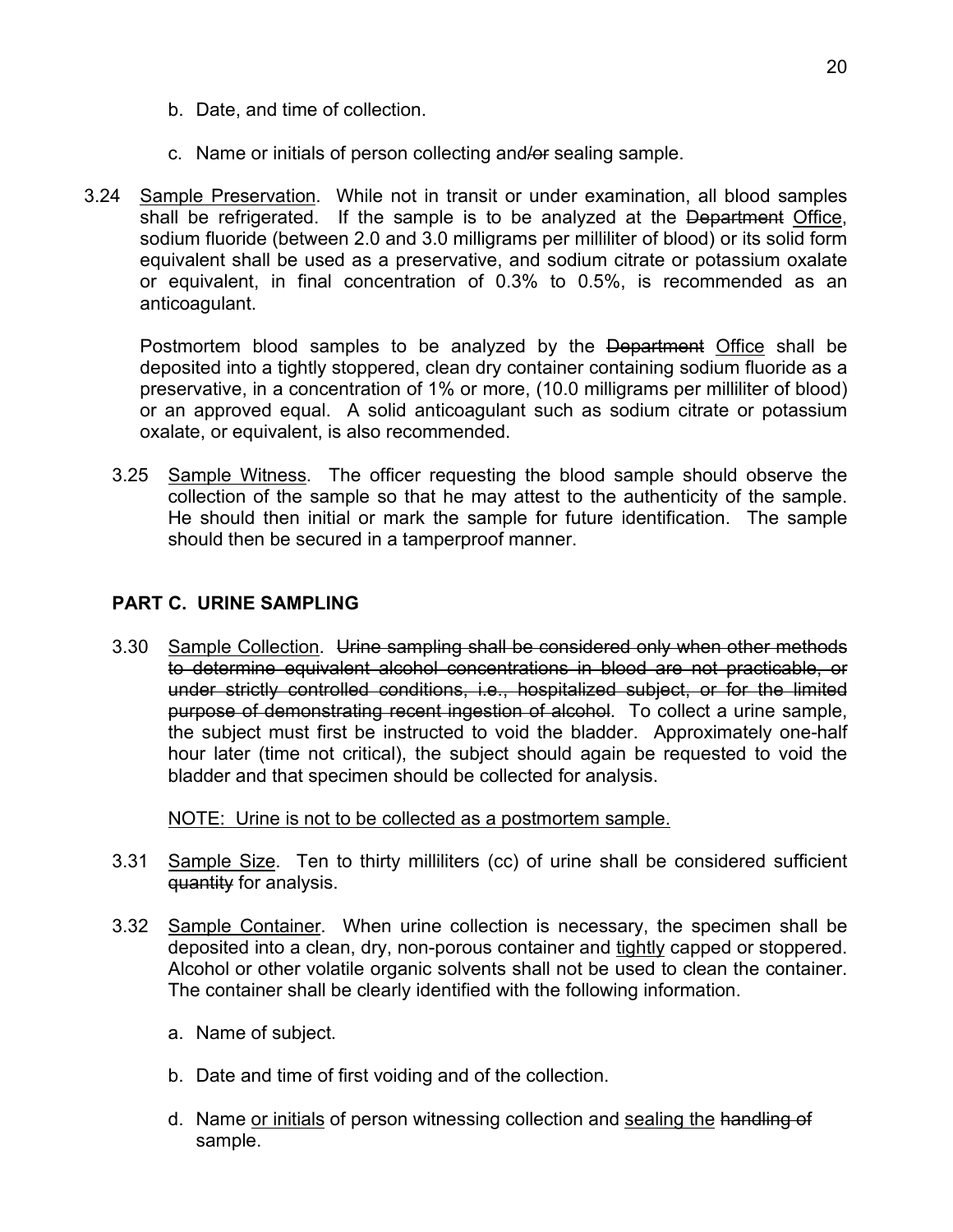- 3.33 Sample Preservation. While not in transit or under examination, urine samples shall be refrigerated. If preservatives are used, a comment stating the type and amount should accompany the sample.
- 3.34 Sample Witness. The collection of the sample must be witnessed in order that its authenticity may be proven. It is to be properly marked for future identification and secured in a tamperproof manner.

#### **PART D. BREATH SAMPLING**

- 3.40 Sample Collection. A breath sample to be analyzed at a certified installation shall be collected only by certified personnel. The sample shall be collected only after the subject has been under observation for an uninterrupted period of no less than 20 minutes immediately prior to collection. The type of device and the procedures or techniques shall be Department Office approved and only certified personnel may operate the device.
- 3.41 Sample Size. The quantity of breath shall be established by direct volumetric measurement or by collection of a fixed breath volume at a constant temperature.

#### **PART E. SAMPLING OF OTHER BODILY SUBSTANCES**

3.50 Sample Collection. Sampling of bodily substances other than blood, breath, or urine shall be considered valid only in postmortem cases. All postmortem bodily materials shall be obtained prior to the start of any embalming procedure and the sample must be taken by or under the direction of the state medical examiner or a physician. The sample is to be analyzed by any laboratory excluded from certification in 1.20. The results of such analyses must be interpreted by qualified personnel with respect to the alcohol content of the blood.

# **IV. METHODS OF ANALYSIS**

#### **PART A. GENERAL**

- 4.10 Methodology and Instrumentation Requirements. Analysis of blood, breath, urine, or other bodily substances to determine alcohol content in accordance with these Regulations rules shall be by a method approved by the Department Office (see 4.11 and Part B of this Section). All breath-testing instruments and accessories utilized in accordance with these Regulations rules shall have the approval of the Department Office (see 4.12 and Part C of this Section). The operation of approved breath-testing instruments will be according to manufacturer's recommendations unless otherwise approved in writing by the Department Office (see 4.15).
- 4.11 Approval of Methods. Any method not listed in Part B of this Section will be considered for approval upon receipt of a detailed description of the method.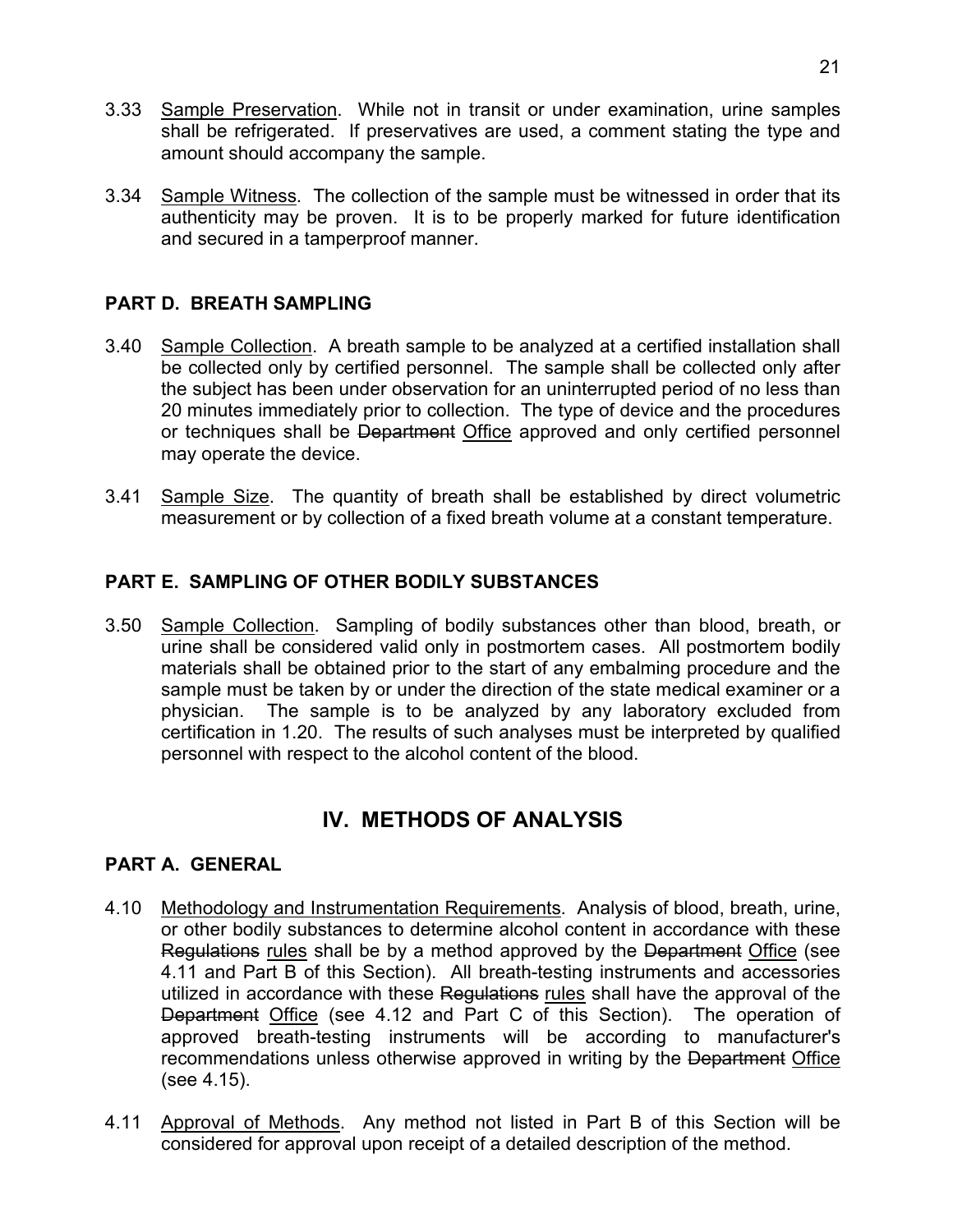#### 4.12 Approval of Type A and C Testing Devices and Accessories.

- a. If application is made by the manufacturer for approval of a Type A device not on the approved list (4.30), the Department Office will examine and evaluate the device as soon as practicable to determine if it meets the following criteria.
	- (1) Breath specimens collected and presented for analysis shall be essentially alveolar (deep lung) in composition.
	- (2) The device shall be capable of alcohol analysis which results in a concentration less than 0.01g/210L breath on an alcohol-free sample. It shall be capable of analyzing a suitable reference sample such as air equilibrated with a solution of known alcohol content at a constant temperature with accuracy of  $\pm 0.01$ g/210L applied in accordance with the Department Office current evaluation procedure.
	- (3) The specificity of the procedure shall be adequate and appropriate for the analysis of breath specimens for the determination of alcohol concentration in traffic law enforcement.
	- (4) The instrument shall be constructed and designed to be operated in a manner appropriate to the environment in which it will be used.
	- (5) Any breath-testing device submitted to the Department Office for approval shall be accompanied by an application form supplied by the Department Office and by all accessories and supplies necessary for the evaluation of the device and a detailed set of instructions which shall include information pertinent to operation, calibration, maintenance, and interpretation of results.
- b. If application is made by a manufacturer for approval of a calibration device not on the approved list (4.31), the Department Office shall examine and evaluate the device to determine its suitability, accuracy, and reliability.
- c. The Department Office shall report the results of any evaluation to the manufacturer and shall have rights of publication of the results.
- d. The Department Office shall not accept for evaluation any instrument or accessory for which the information, data, and documents submitted fail to support a judgment by the Department Office that the instrument or accessory is in apparent compliance with the requirements of these Regulations rules when operated according to the manufacturer's directions.
- e. The Department Office may at any time reevaluate an approved device or accessory to determine that compliance with the criteria in 4.12 is being maintained. Failure to continue to meet the criteria may result in interdiction of usage of such equipment, or suspension, or cancellation of approval. Upon formal request from the manufacturer, further evaluation or investigation may be conducted and the interdiction or suspension lifted. A cancellation of approval will require an evaluation of the device or accessory.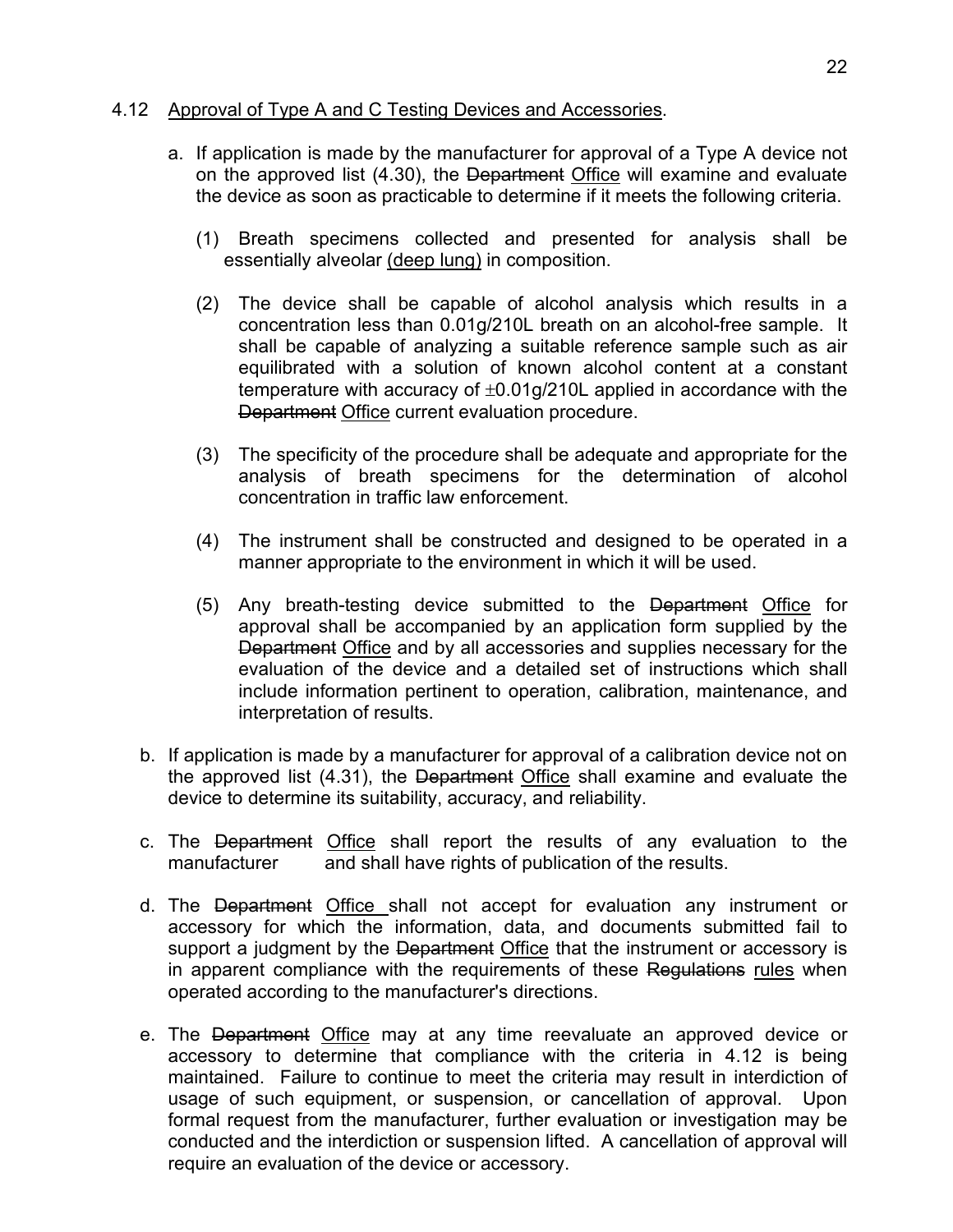- f. This Department Office may remove from the approved list any testing device for which adequate maintenance and repair are no longer available, or for which the manufacturer's specifications no longer comply with the original specification.
- 4.13 Modified Versions of Approved Instruments and Accessories. The Department Office may authorize modified versions of approved instruments and accessories when, in the judgment of the Department Office, the modifications do not alter the abilities of such instruments or accessories to meet the standards of performance set forth in 4.12 in as much as the modified versions are equivalent in performance to the approved version.
- 4.14 Approval of Ampoules, Dry-gas Cylinders, or Other Prepackaged Chemical. Any prepackaged chemical to be used in conjunction with an approved testing device shall be approved by the Department Office. The Department Office shall examine and evaluate each lot or batch. Additional quantities may be required at the Department Office discretion.
- 4.15 Approval of Chemical Test Procedures. Approved test procedures are supplied by the Department Office on all approved instruments and may be updated periodically. In order For a test to be considered valid under the provisions of these Regulations rules, the prescribed test procedure must be followed adhered to. The approved method may be characterized via computer programming which is provided and monitored by the Department Office.

### **PART B. METHODS OF ALCOHOL ANALYSIS**

- 4.20 Approved Methods. At the time of this printing, the methods listed in this Part are approved for the determination of alcohol concentration in blood, urine, breath, or other bodily substances in accordance with these Regulations rules. Methods approved hereafter may be obtained upon request from the Department Office. Only brief descriptions are printed here.
	- a. Gas Chromatography. This method consists of separating volatile components of a sample by passing the sample through a column within the gas chromatograph, then passing the components through a detector system. The detector sends signals to a recording device which provides the results or sufficient information for the analyst to compute the quantity of the component of interest.
	- b. Infrared Absorption. This method consists of measuring the absorption of infrared energy by molecules of alcohol in a sample.
	- c. Electrochemical Fuel Cell. This method consists of measuring the current produced during the oxidation of alcohol in a sample.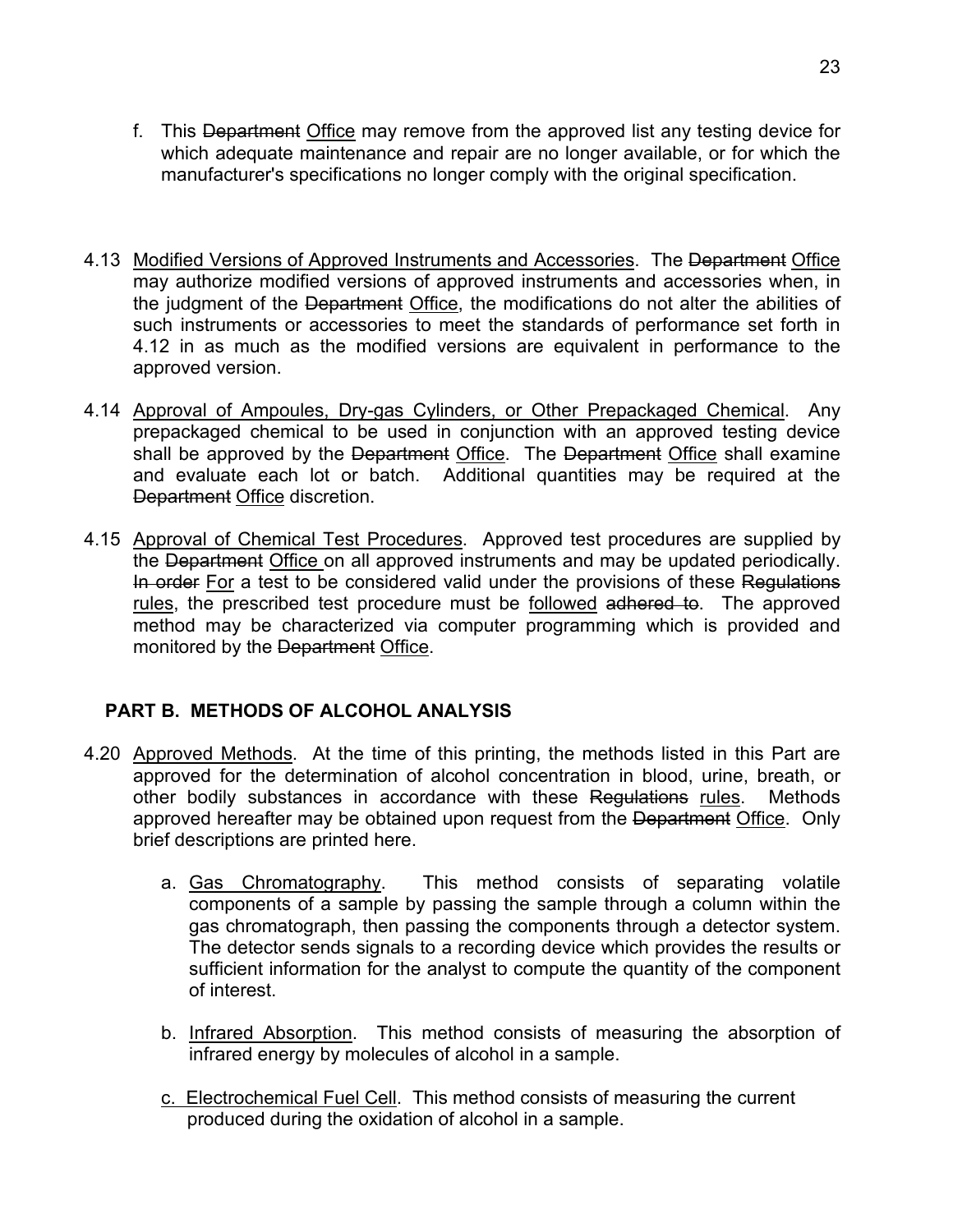#### **PART C. TESTING DEVICES AND CALIBRATION DEVICES**

4.30 Approved Breath Testing Devices - Type A. At the time of this writing, the instruments listed in this paragraph are approved for the determination of alcohol in accordance with these Regulations rules. Instruments approved hereafter will be placed on an updated list available upon request from the Department Office.

Intoximeter: EC/IR II, EC/IR II (with IEM), and EC/IR II.t

Manufacturer – Intoximeters, Inc. 2081 Craig Road St. Louis, MO 63146

- 4.31 Approved Calibration Devices. The following devices are approved for the purpose of calibrating and/or for checking the calibration of the approved breathtesting instruments. Calibration devices approved hereafter will be placed on an updated list available on request from the Department Office.
	- a. Guth Simulator Models: 34C, 10-4D, 2100, and 12V500

Manufacturer - Guth Laboratories 590 No. 67th Street Harrisburg, PA 17111

- b. RepCo Simulator Model 3402C
	- Manufacturer RepCo Marketing, Inc. 3101-188 Stonybrook Drive Raleigh, NC 27604
- c. Ethanol Breath Standard, Dry-gas Cylinder

Manufacturers – Intoximeters, Inc. 2081 Craig Road St. Louis, MO 63146

> Airgas Mid America Laboratory 3500 Bernard Street St. Louis, MO 63103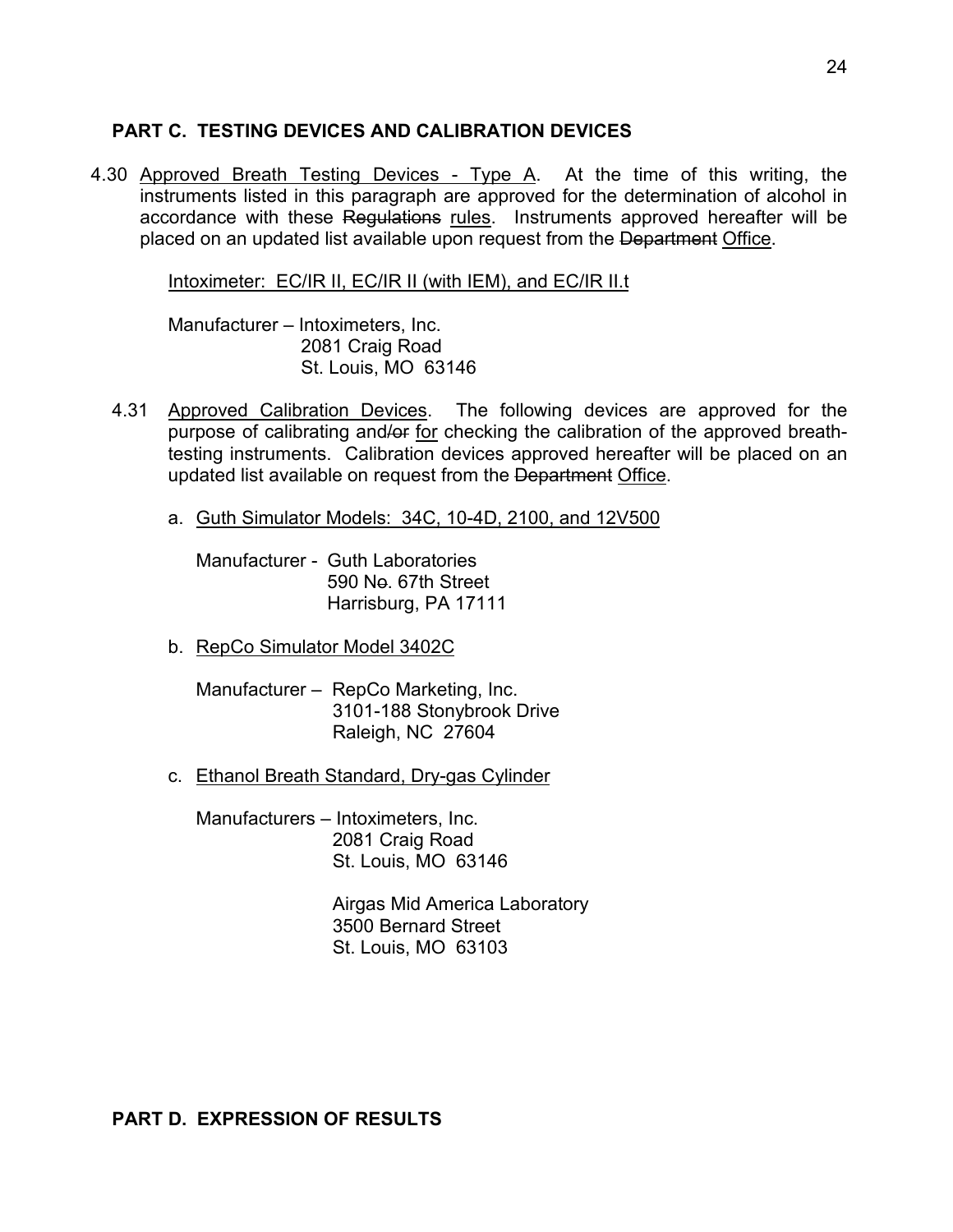- 4.40 Blood Alcohol Concentration. The results of an analysis of blood, urine, or other bodily fluid shall be expressed in terms of percent weight/volume (% w/v) defined as grams of alcohol per 100 milliliters of blood and reported to the second decimal place only. For example, 0.239% w/v shall be reported as 0.23% w/v. Test results are not to be rounded off; the third decimal place is to be dropped. Percent weight/volume is obtained by dividing the weight of alcohol in a sample expressed in grams by the volume of the sample expressed in milliliters and multiplying by 100. This result represents the concentration of alcohol in the blood (% BA, % BAC, % w/v).
- 4.41 Urine Analysis. For the purpose of these Regulations rules, the alcohol in a urine sample shall be treated as equivalent to 1.3 times the concentration in whole blood. Given a urine test result of 0.15% w/v:

 $1.3x = 0.15\%$  where  $x = \%$  blood alcohol  $x = 0.15\%$  1.3  $x = 0.115\%$  (report as 0.11% blood alcohol)

4.42 Serum or Plasma Analysis. For the purpose of these Regulations rules, the alcohol in a serum or plasma sample shall be treated as 1.15 times the concentration in whole blood.

Given a serum or plasma test result of 0.12% w/v:

 $1.15x = 0.12\%$  where  $x = \%$  blood alcohol

$$
x = \underbrace{0.12}_{1.15}\%
$$

 $x = 0.104\%$  (report as 0.10% blood alcohol)

4.43 Breath Alcohol Concentration. Breath test results are to be reported as grams of alcohol per 210 liters of breath. Breath test instruments approved and certified for use by the Department Office report results in those these units.

### **PART E. CALIBRATION AND CALCULATION OF RESULTS**

4.50 Procedures on Approved Instruments - Type A1 and Type A2. A calibration test shall be performed to determine if an instrument produces results within the standard of accuracy  $(\pm .01)$ .

Intoximeter EC/IR II. A calibration test is automatically performed with each subject test and is recorded by the instrument as part of the test record. There is no requirement to record the this calibration test as a special entry in the logbook.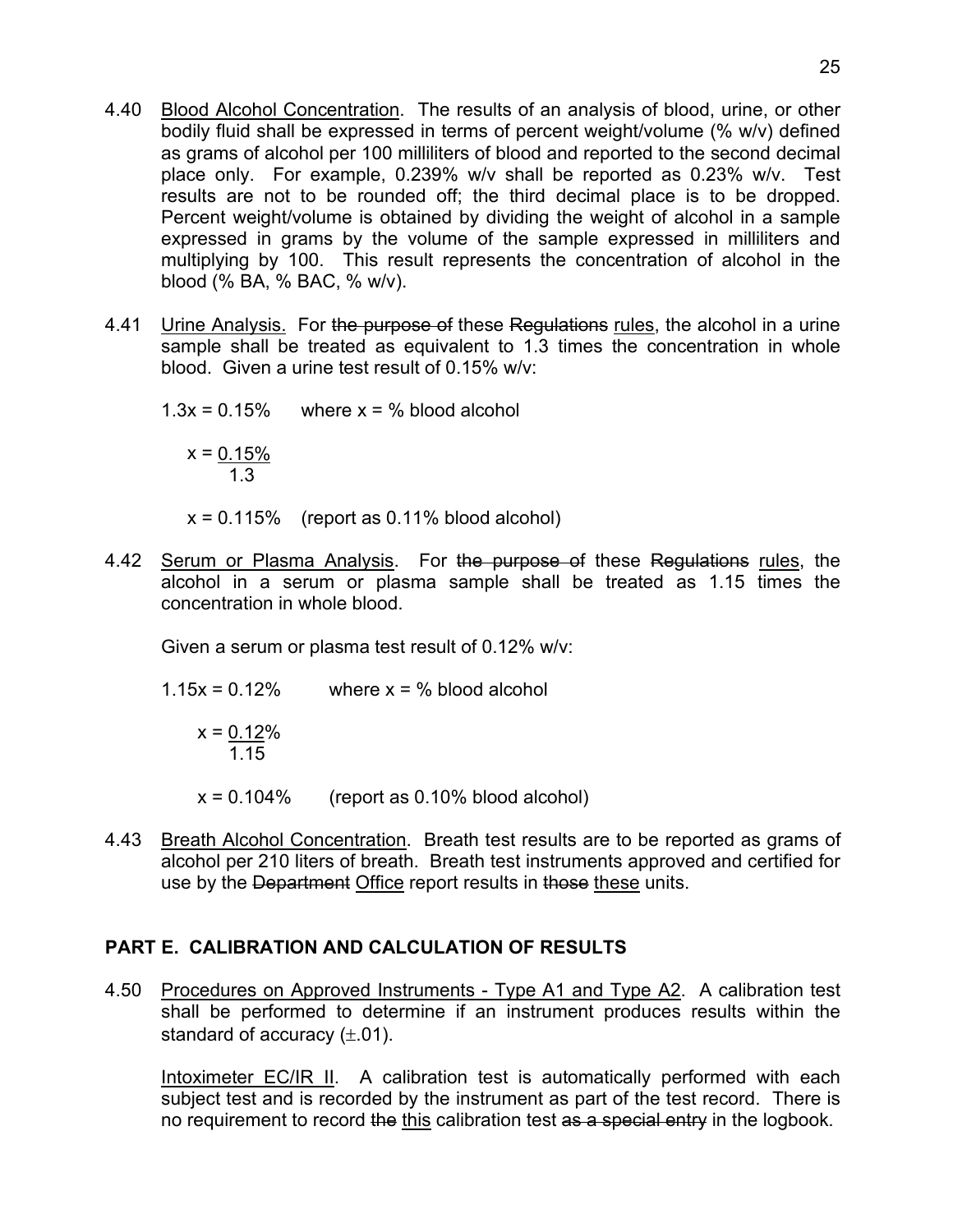4.51 Instruments Subsequently Approved. Instruments which may be subsequently approved are to be calibrated in a manner approved by the Department Office as appropriate to the instrument and to meet the standard of accuracy of  $\pm 0.01\%$  w/v for blood or  $\pm 0.01$ g/210L for breath.

# **V. RECORDS AND REPORTING**

### **PART A. GENERAL**

5.10 Records and Reporting Requirements. Records which reflect the facts pertinent to all tests performed on the certified equipment shall be kept and maintained by each installation certified under 1.12a. The records shall be open to inspection by the Department Office and shall be periodically submitted to the Department Office as outlined in this section. Records are to be kept for a period of two (2) years or until all possibility of court action is past, whichever is longer.

Installations certified under 1.12b. are not required to maintain records of tests or records related to equipment used in testing.

- 5.11 Installation Records Required. The following records (as applicable) are to be kept by a certified installation:
	- a. Records of certification of the instrument, the installation, and persons using the instrument. Persons using the instrument who are certified through a State Level installation, as defined in Section 1.12b., are required to have their original certificate on file at the State Level installation's headquarters.
	- b. Records of tests performed on each instrument shall be kept in chronological order in a logbook, and individual test records, as produced by the instrument shall be kept in a retrievable manner.
	- c. Records reflecting training levels of certified personnel.
	- d. A copy of these Regulations.
	- e. A manual covering the operation of the certified instrument, or a detailed description of the techniques or methodology used.
- 5.12 Installation Reporting to the Department Office. Records of tests performed on a certified breath testing instrument shall be made accessible via telephone modem or as otherwise as required by the Department Office. All other paperwork shall be submitted as required by the Department Office.